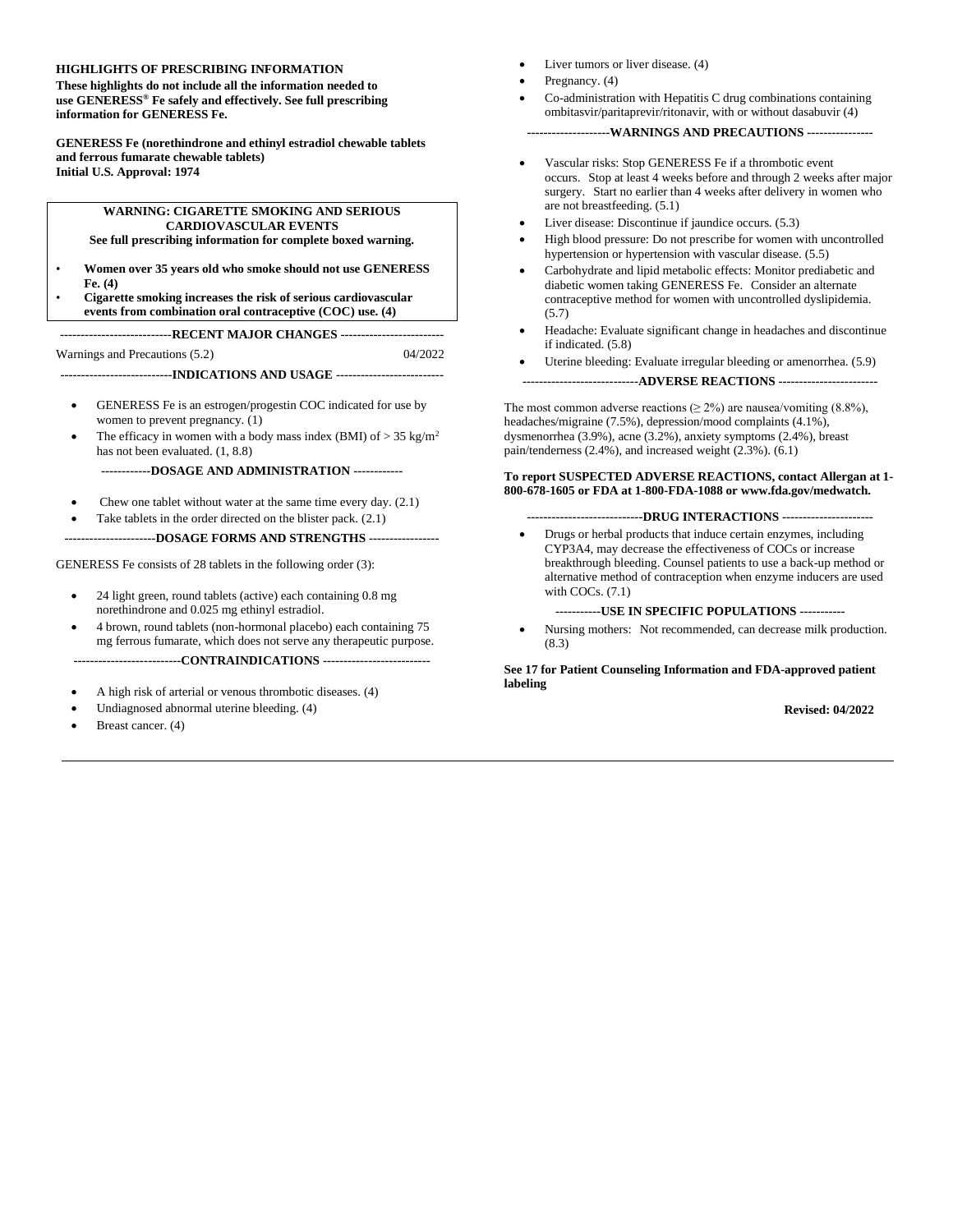#### **FULL PRESCRIBING INFORMATION: CONTENTS \***

#### **WARNING: CIGARETTE SMOKING AND SERIOUS CARDIOVASCULAR EVENTS**

**1 INDICATIONS AND USAGE**

#### **2 DOSAGE AND ADMINISTRATION**

- 2.1 How to Take GENERESS Fe
- 2.2 How to Start GENERESS Fe
- 2.3 Advice in Case of Gastrointestinal Disturbances
- **3 DOSAGE FORMS AND STRENGTHS**

#### **4 CONTRAINDICATIONS**

- **5 WARNINGS AND PRECAUTIONS**
	- 5.1 Thrombotic and Other Vascular Events
	- 5.2 Malignant Neoplasms
	- 5.3 Liver Disease
	- 5.4 Risk of Liver Enzyme Elevations with Concomitant Hepatitis C
	- Treatment
	- 5.5 High Blood Pressure
	- 5.6 Gallbladder Disease
	- 5.7 Carbohydrate and Lipid Metabolic Effects
	- 5.8 Headache
	- 5.9 Bleeding Irregularities
	- 5.10 COC Use Before or During Early Pregnancy
	- 5.11 Depression
	- 5.12 Interference with Laboratory Tests
	- 5.13 Monitoring
	- 5.14 Other Conditions

#### **6 ADVERSE REACTIONS**

- 6.1 Clinical Trial Experience
- 6.2 Postmarketing Experience
- **7 DRUG INTERACTIONS**
	- 7.1 Changes in Contraceptive Effectiveness Associated with Co-

Administration of Other Products

- 7.2 Increase in Plasma Levels of Ethinyl Estradiol Associated with Co-Administered Drugs
- 7.3 Concomitant Use with HCV Combination therapy Liver Enzyme Elevation
- 7.4 Changes in Plasma Levels of Co-Administered Drugs
- **8 USE IN SPECIFIC POPULATIONS**
	- 8.1 Pregnancy
	- 8.3 Nursing Mothers
	- 8.4 Pediatric Use
	- 8.5 Geriatric Use
	- 8.6 Renal Impairment
	- 8.7 Hepatic Impairment
	- 8.8 Body Mass Index
- **10 OVERDOSAGE**
- **11 DESCRIPTION**
- **12 CLINICAL PHARMACOLOGY**
	- 12.1 Mechanism of Action
	- 12.2 Pharmacodynamics
	- 12.3 Pharmacokinetics
- **13 NONCLINICAL TOXICOLOGY**
	- 13.1 Carcinogenesis, Mutagenesis, Impairment of Fertility
- **14 CLINICAL STUDIES**
- 14.1 Oral Contraceptive Clinical Trial
- **16 HOW SUPPLIED/STORAGE AND HANDLING**
	- 16.1 How Supplied
	- 16.2 Storage Conditions
- **17 PATIENT COUNSELING INFORMATION**

**\* Sections or subsections omitted from the full prescribing information are not listed**.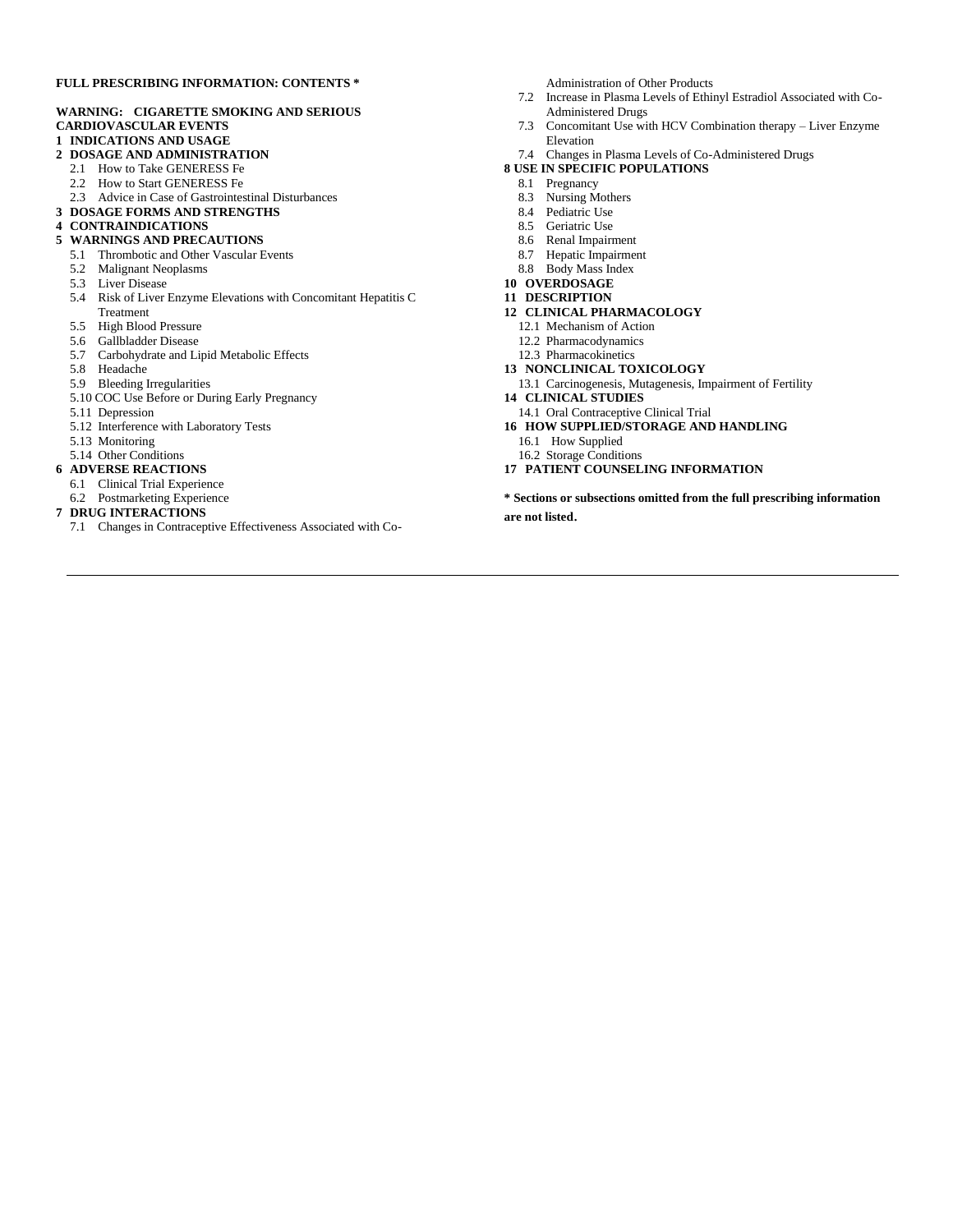## **WARNING: CIGARETTE SMOKING AND SERIOUS CARDIOVASCULAR EVENTS**

**Cigarette smoking increases the risk of serious cardiovascular events from combination oral contraceptive (COC) use. This risk increases with age, particularly in women over 35 years of age, and with the number of cigarettes smoked. For this reason, COCs should not be used by women who are over 35 years of age and smoke** *[see [Contraindications](file:///C:/Users/agiella/AppData/Local/Microsoft/Windows/Temporary%20Internet%20Files/Content.Outlook/AppData/Local/Microsoft/Windows/Temporary%20Internet%20Files/Content.IE5/PWRZYO3D/LINK_ac83928f-ccd0-4e80-a016-279a29b57cb5) (4)].*

## **1 INDICATIONS AND USAGE**

GENERESS Fe is indicated for use by women to prevent pregnancy.

The efficacy of GENERESS Fe in women with a body mass index (BMI) of  $> 35 \text{ kg/m}^2$  has not been evaluated.

# **2 DOSAGE AND ADMINISTRATION**

## **2.1 How to Take GENERESS Fe**

To achieve maximum contraceptive effectiveness, GENERESS Fe must be taken exactly as directed. Chew and swallow one tablet without water at the same time every day. Tablets must be taken in the order directed on the blister pack. Tablets should not be skipped or taken at intervals exceeding 24 hours. For patient instructions for missed pills, see FDA-Approved Patient Labeling. GENERESS Fe may be administered without regard to meals *[see Clinical Pharmacology (12.3)]*.

## **2.2 How to Start GENERESS Fe**

Instruct the patient to begin taking GENERESS Fe on Day 1 of her menstrual cycle (that is, the first day of her menstrual bleeding). One light green tablet should be taken daily for 24 consecutive days followed by one brown tablet daily for 4 consecutive days *[see FDA-Approved Patient Labeling].* Instruct the patient to use a non-hormonal contraceptive as back-up during the first 7 days if she starts taking GENERESS Fe other than on the first day of her menstrual cycle.

For postpartum women who do not breastfeed or after a second trimester abortion, GENERESS Fe may be started no earlier than 4 weeks postpartum. Recommend use of a non-hormonal back-up method for the first 7 days. When combined oral contraceptives (COCs) are used during the postpartum period, the increased risk of thromboembolic disease associated with the postpartum period must be considered. The possibility of ovulation and conception before starting COCs should also be considered.

If the patient is switching from a combination hormonal method such as:

- Another pill - Vaginal ring - Patch
- Instruct her to take the first light green pill on the day she would have started a new cycle of her previous birth control pack (Day 1).
- If she previously used a vaginal ring or transdermal patch, she should start using GENERESS Fe on the day she would have restarted the ring or patch.
- Instruct the patient to use a non-hormonal back-up method such as a condom and spermicide for the first 7 days.

If the patient is switching from a progestin-only method such as:

- Progestin-only pill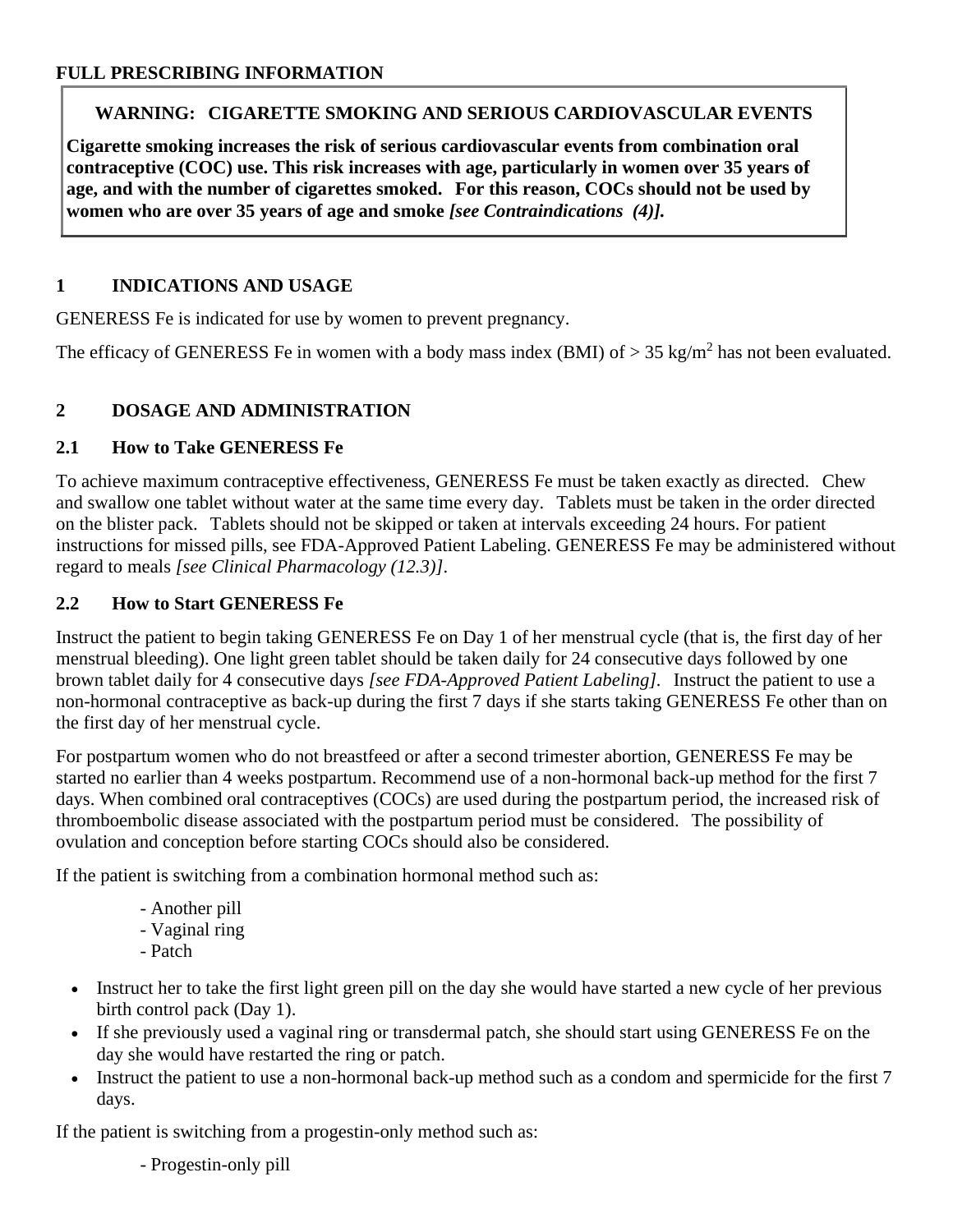- Implant
- Intrauterine system
- Injection
- Instruct her to take the first light green pill on the day she would have taken her next progestin-only pill or on the day of removal of her implant or intrauterine system or on the day when she would have had her next injection.
- Instruct the patient to use a non-hormonal back-up method such as a condom and spermicide for the first 7 days.

## **2.3 Advice in Case of Gastrointestinal Disturbances**

In case of severe vomiting or diarrhea, absorption may not be complete and additional contraceptive measures should be taken. If vomiting or diarrhea occurs within 3-4 hours after taking a light green tablet, this can be regarded as a missed tablet *[see FDA-Approved Patient Labeling].*

# **3 DOSAGE FORMS AND STRENGTHS**

GENERESS Fe is available in blister packs.

Each blister pack (28 tablets) contains in the following order:

- 24 light green, round tablets (active) imprinted with "WC" on one side and "483" on the other and each containing 0.8 mg norethindrone and 0.025 mg ethinyl estradiol.
- 4 brown, round tablets (non-hormonal placebo) imprinted with "WC" on one side and "624" on the other and each containing 75 mg ferrous fumarate. The ferrous fumarate chewable tablets do not serve any therapeutic purpose.

# <span id="page-3-0"></span>**4 CONTRAINDICATIONS**

GENERESS FE is contraindicated in females who are known to have or develop the following conditions:

- A high risk of arterial or venous thrombotic diseases. Examples include women who are known to:
	- Smoke, if over age 35 *[see Boxed Warning,* and *Warnings and Precautions [\(5.1\)](file:///C:/Users/agiella/AppData/Local/Microsoft/Windows/Temporary%20Internet%20Files/Content.Outlook/AppData/Local/Microsoft/Windows/Temporary%20Internet%20Files/Content.IE5/PWRZYO3D/LINK_c92eb6e4-bc6b-45b4-8a37-b7ffca6b4650)]*
	- Have deep vein thrombosis or pulmonary embolism, now or in the past *[see Warnings and Precautions [\(5.1\)](file:///C:/Users/agiella/AppData/Local/Microsoft/Windows/Temporary%20Internet%20Files/Content.Outlook/AppData/Local/Microsoft/Windows/Temporary%20Internet%20Files/Content.IE5/PWRZYO3D/LINK_c92eb6e4-bc6b-45b4-8a37-b7ffca6b4650)]*
	- Have cerebrovascular disease *[see Warnings and Precautions [\(5.1\)](file:///C:/Users/agiella/AppData/Local/Microsoft/Windows/Temporary%20Internet%20Files/Content.Outlook/AppData/Local/Microsoft/Windows/Temporary%20Internet%20Files/Content.IE5/PWRZYO3D/LINK_c92eb6e4-bc6b-45b4-8a37-b7ffca6b4650)]*
	- Have coronary artery disease *[see Warnings and Precautions [\(5.1\)](file:///C:/Users/agiella/AppData/Local/Microsoft/Windows/Temporary%20Internet%20Files/Content.Outlook/AppData/Local/Microsoft/Windows/Temporary%20Internet%20Files/Content.IE5/PWRZYO3D/LINK_c92eb6e4-bc6b-45b4-8a37-b7ffca6b4650)]*

- Have thrombogenic valvular or thrombogenic rhythm diseases of the heart (for example, subacute bacterial endocarditis with valvular disease, or atrial fibrillation) *[see Warnings and Precautions [\(5.1\)](file:///C:/Users/agiella/AppData/Local/Microsoft/Windows/Temporary%20Internet%20Files/Content.Outlook/AppData/Local/Microsoft/Windows/Temporary%20Internet%20Files/Content.IE5/PWRZYO3D/LINK_c92eb6e4-bc6b-45b4-8a37-b7ffca6b4650)]*

- Have inherited or acquired hypercoagulopathies *[see Warnings and Precautions [\(5.1\)](file:///C:/Users/agiella/AppData/Local/Microsoft/Windows/Temporary%20Internet%20Files/Content.Outlook/AppData/Local/Microsoft/Windows/Temporary%20Internet%20Files/Content.IE5/PWRZYO3D/LINK_c92eb6e4-bc6b-45b4-8a37-b7ffca6b4650)]*
- Have uncontrolled hypertension *[see Warnings and Precautions [\(5.5](file:///C:/Users/agiella/AppData/Local/Microsoft/Windows/Temporary%20Internet%20Files/Content.Outlook/AppData/Local/Microsoft/Windows/Temporary%20Internet%20Files/Content.IE5/PWRZYO3D/LINK_a5b72542-5a19-4e6b-826d-356e5ba900dc))]*
- Have diabetes with vascular disease *[see Warnings and Precautions [\(5.7](file:///C:/Users/agiella/AppData/Local/Microsoft/Windows/Temporary%20Internet%20Files/Content.Outlook/AppData/Local/Microsoft/Windows/Temporary%20Internet%20Files/Content.IE5/PWRZYO3D/LINK_dea441dc-6a71-4601-8e5f-74789cf6c7aa))]*

- Have headaches with focal neurological symptoms or have migraine headaches with or without aura if over age 35 *[see Warnings and Precautions [\(5.8](file:///C:/Users/agiella/AppData/Local/Microsoft/Windows/Temporary%20Internet%20Files/Content.Outlook/AppData/Local/Microsoft/Windows/Temporary%20Internet%20Files/Content.IE5/PWRZYO3D/LINK_02d51f45-0845-428f-8d94-57aba2c8a5f1))]*

- Current diagnosis of, or history of, breast cancer, which may be hormone-sensitive *[see Warnings and Precautions [\(5.2\)](file:///C:/Users/agiella/AppData/Local/Microsoft/Windows/Temporary%20Internet%20Files/Content.Outlook/AppData/Local/Microsoft/Windows/Temporary%20Internet%20Files/Content.IE5/PWRZYO3D/LINK_92fc0191-36cc-4830-b099-a98d6db2f18d)*]
- Liver tumors, benign or malignant, or liver disease *[see Warnings and Precautions [\(5.3\)](file:///C:/Users/agiella/AppData/Local/Microsoft/Windows/Temporary%20Internet%20Files/Content.Outlook/AppData/Local/Microsoft/Windows/Temporary%20Internet%20Files/Content.IE5/PWRZYO3D/LINK_eadfaa15-261d-4a11-a898-cd19bd2230b5), Use in Specific Populations [\(8.7\)](file:///C:/Users/agiella/AppData/Local/Microsoft/Windows/Temporary%20Internet%20Files/Content.Outlook/AppData/Local/Microsoft/Windows/Temporary%20Internet%20Files/Content.IE5/PWRZYO3D/LINK_f55de095-c6bd-43cd-a6d0-8940f9610a41),* and *Clinical Pharmacology [\(12.3\)](file:///C:/Users/agiella/AppData/Local/Microsoft/Windows/Temporary%20Internet%20Files/Content.Outlook/AppData/Local/Microsoft/Windows/Temporary%20Internet%20Files/Content.IE5/PWRZYO3D/LINK_4c60658e-8d0b-495b-871e-68ddd99764ff)]*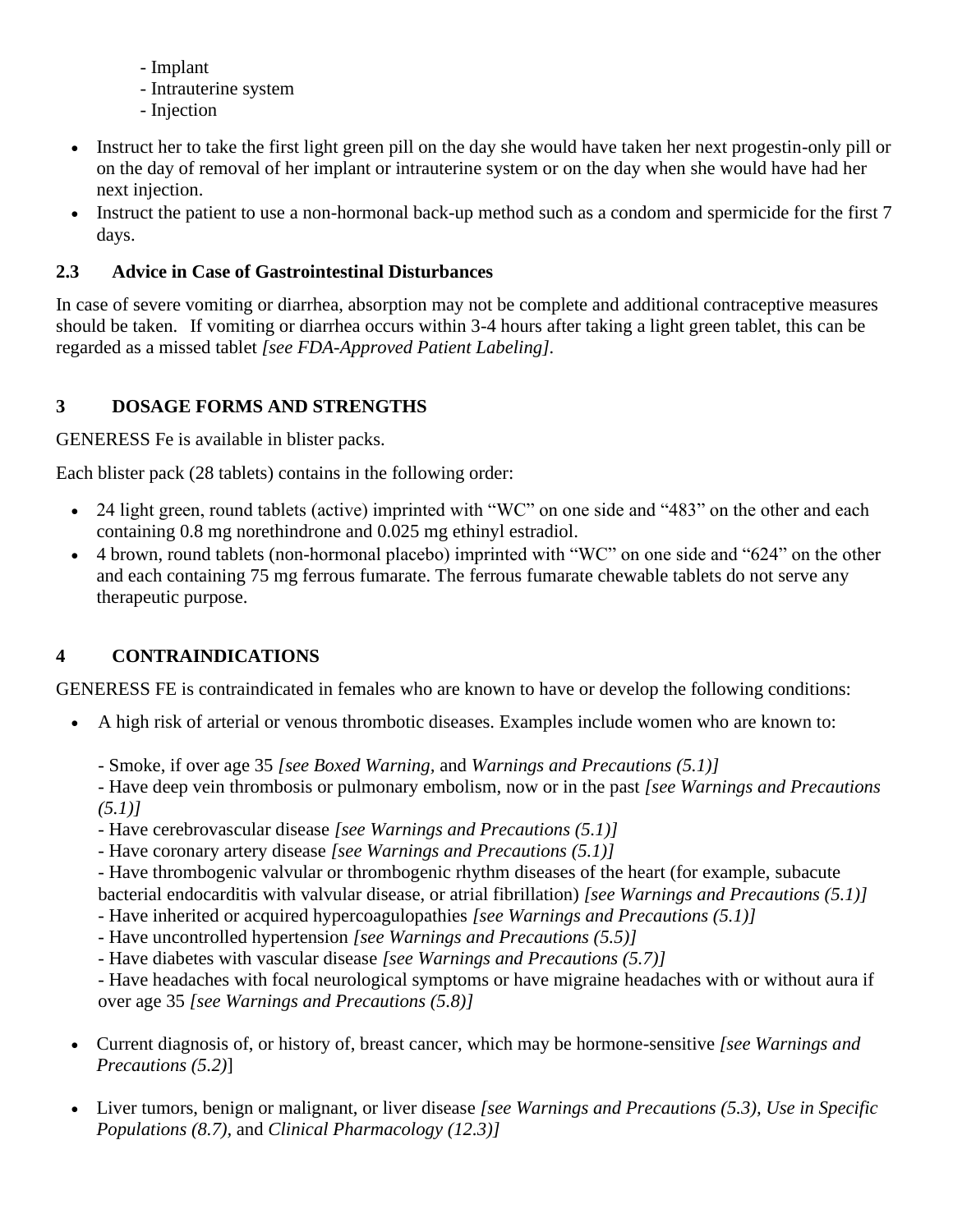- Undiagnosed abnormal uterine bleeding *[see Warnings and Precautions [\(5.9](file:///C:/Users/agiella/AppData/Local/Microsoft/Windows/Temporary%20Internet%20Files/Content.Outlook/AppData/Local/Microsoft/Windows/Temporary%20Internet%20Files/Content.IE5/PWRZYO3D/LINK_323d9eb8-7bcd-4832-a6cb-76dec262b6c3))]*
- Pregnancy, because there is no reason to use COCs during pregnancy *[see Warnings and Precautions [\(5.1](file:///C:/Users/agiella/AppData/Local/Microsoft/Windows/Temporary%20Internet%20Files/Content.Outlook/AppData/Local/Microsoft/Windows/Temporary%20Internet%20Files/Content.IE5/PWRZYO3D/LINK_2369d753-1ca3-4328-9023-75fb7237f5dc)0)* and *Use in Specific Populations [\(8.1\)](file:///C:/Users/agiella/AppData/Local/Microsoft/Windows/Temporary%20Internet%20Files/Content.Outlook/AppData/Local/Microsoft/Windows/Temporary%20Internet%20Files/Content.IE5/PWRZYO3D/LINK_4c94ae6a-2a04-4431-b776-93aa18f4b251)]*
- Use of Hepatitis C drug combinations containing ombitasvir/paritaprevir/ritonavir, with or without dasabuvir, due to the potential for ALT elevations *[see Warnings and Precautions (5.4)]*

## **5 WARNINGS AND PRECAUTIONS**

#### **5.1 Thrombotic and Other Vascular Events**

Stop GENERESS Fe if an arterial or deep venous thrombotic (VTE) event occurs. Although the use of COCs increases the risk of venous thromboembolism, pregnancy increases the risk of venous thromboembolism as much or more than the use of COCs. The risk of venous thromboembolism in women using COCs is 3 to 9 per 10,000 woman-years. The excess risk is highest during the first year of use of a COC. Use of COCs also increases the risk of arterial thromboses such as strokes and myocardial infarctions, especially in women with other risk factors for these events. The risk of thromboembolic disease due to oral contraceptives gradually disappears after COC use is discontinued.

If feasible, stop GENERESS Fe at least 4 weeks before and through 2 weeks after major surgery or other surgeries known to have an elevated risk of thromboembolism.

Start GENERESS Fe no earlier than 4 weeks after delivery, in women who are not breastfeeding. The risk of postpartum thromboembolism decreases after the third postpartum week, whereas the risk of ovulation increases after the third postpartum week.

COCs have been shown to increase both the relative and attributable risks of cerebrovascular events (thrombotic and hemorrhagic strokes), although, in general, the risk is greatest among older (> 35 years of age), hypertensive women who also smoke. COCs also increase the risk for stroke in women with other underlying risk factors.

Oral contraceptives must be used with caution in women with cardiovascular disease risk factors.

Stop GENERESS Fe if there is unexplained loss of vision, proptosis, diplopia, papilledema, or retinal vascular lesions. Evaluate for retinal vein thrombosis immediately.

## **5.2 Malignant Neoplasms**

## *Breast Cancer*

GENERESS Fe is contraindicated in females who currently have or have had breast cancer because breast cancer may be hormonally sensitive [see *[Contraindications](#page-3-0) (4)*].

Epidemiology studies have not found a consistent association between use of combined oral contraceptives (COCs) and breast cancer risk. Studies do not show an association between ever (current or past) use of COCs and risk of breast cancer. However, some studies report a small increase in the risk of breast cancer among current or recent users (<6 months since last use) and current users with longer duration of COC use [*see [Adverse Reactions](#page-7-0) (6.2)].*.

## *Cervical Cancer*

Some studies suggest that COCs are associated with an increase in the risk of cervical cancer or intraepithelial neoplasia. However, there is controversy about the extent to which these findings may be due to differences in sexual behavior and other factors.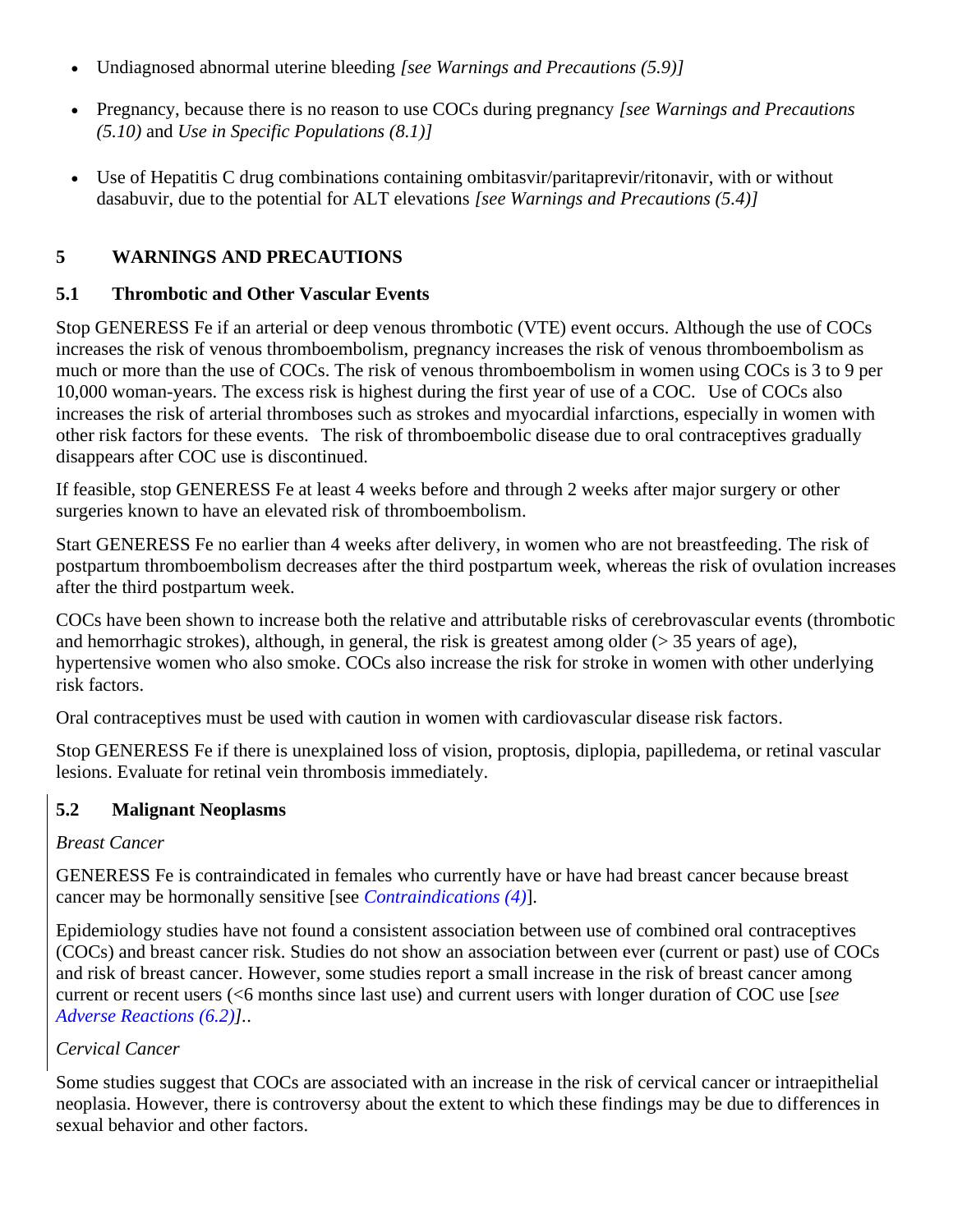## **5.3 Liver Disease**

Discontinue GENERESS Fe if jaundice develops. Steroid hormones may be poorly metabolized in patients with impaired liver function. Acute or chronic disturbances of liver function may necessitate the discontinuation of COC use until markers of liver function return to normal and COC causation has been excluded.

Hepatic adenomas are associated with COC use. An estimate of the attributable risk is 3.3 cases/100,000 COC users. Rupture of hepatic adenomas may cause death through intra-abdominal hemorrhage.

Studies have shown an increased risk of developing hepatocellular carcinoma in long-term (> 8 years) COC users. However, the attributable risk of liver cancers in COC users is less than one case per million users.

Oral contraceptive-related cholestasis may occur in women with a history of pregnancy-related cholestasis. Women with a history of COC-related cholestasis may have the condition recur with subsequent COC use.

## **5.4 Risk of Liver Enzyme Elevations with Concomitant Hepatitis C Treatment**

During clinical trials with Hepatitis C combination drug regimen that contains ombitasvir/paritaprevir/ritonavir, with or without dasabuvir, ALT elevations greater than 5 times the upper limit of normal (ULN), including some cases greater than 20 times the ULN, were significantly more frequent in women using ethinyl estradiolcontaining medications, such as COCs. Discontinue GENERESS Fe prior to starting therapy with the combination drug regimen ombitasvir/paritaprevir/ritonavir, with or without dasabuvir [*see Contraindications (4)].* GENERESS Fe can be restarted approximately 2 weeks following completion of treatment with the Hepatitis C combination drug regimen.

## **5.5 High Blood Pressure**

For women with well-controlled hypertension, monitor blood pressure and stop GENERESS Fe if blood pressure rises significantly. Women with uncontrolled hypertension or hypertension with vascular disease should not use COCs.

An increase in blood pressure has been reported in women taking COCs, and this increase is more likely in older women and with extended duration of use. The incidence of hypertension increases with increasing concentration of progestin.

## **5.6 Gallbladder Disease**

Studies suggest the relative risk of developing gallbladder disease may be increased among COC users.

## **5.7 Carbohydrate and Lipid Metabolic Effects**

Carefully monitor prediabetic and diabetic women who are taking GENERESS Fe. COCs may decrease glucose tolerance in a dose-related fashion.

Consider alternative contraception for women with uncontrolled dyslipidemia. A small proportion of women will have adverse lipid changes while on COCs.

Women with hypertriglyceridemia, or a family history thereof, may be at an increased risk of pancreatitis when using COCs.

#### **5.8 Headache**

If a woman taking GENERESS Fe develops new headaches that are recurrent, persistent, or severe, evaluate the cause and discontinue GENERESS Fe if indicated.

An increase in frequency or severity of migraine during COC use (which may be prodromal of a cerebrovascular event) may be a reason for immediate discontinuation of the COC.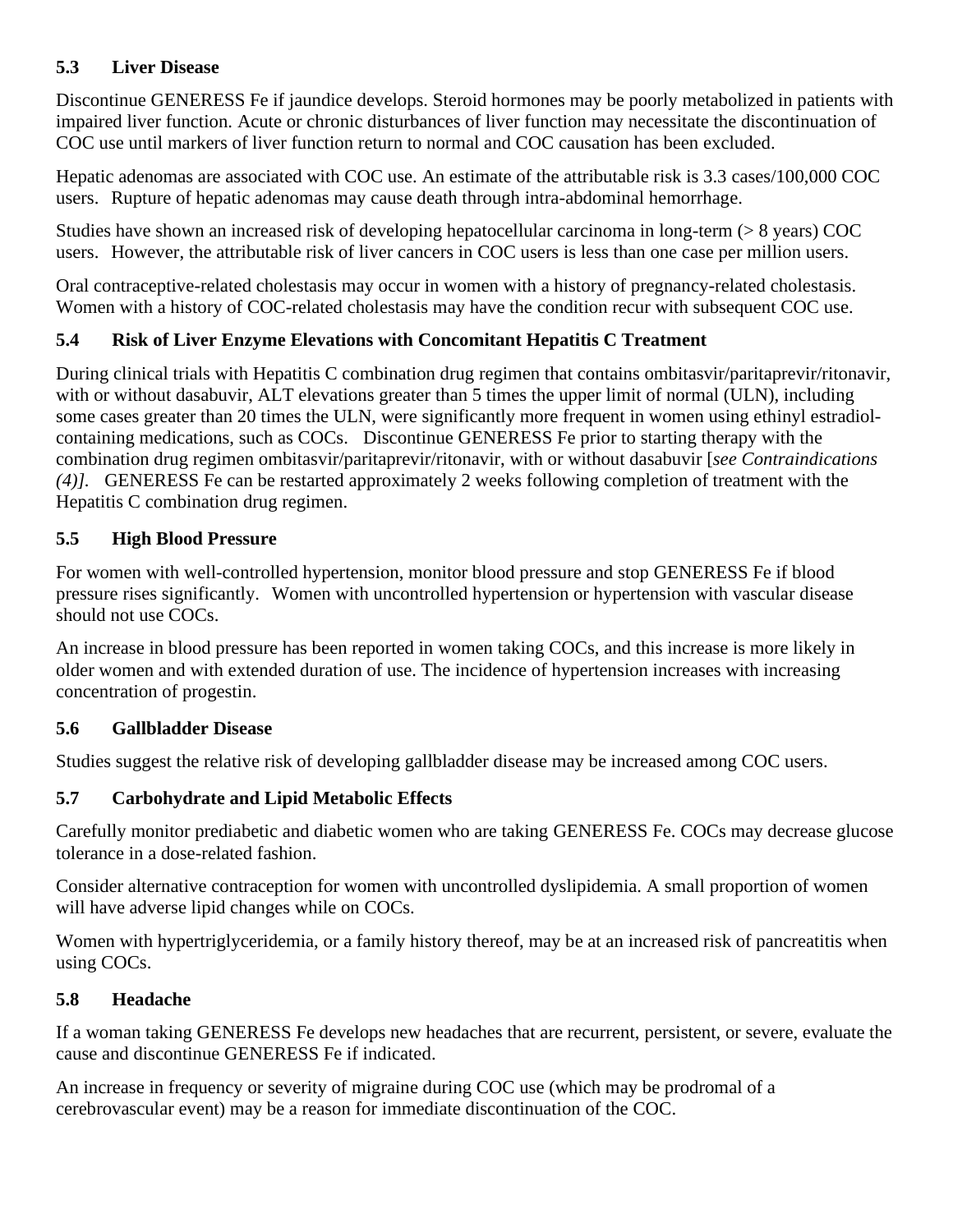## **5.9 Bleeding Irregularities**

Unscheduled (breakthrough or intracyclic) bleeding and spotting sometimes occur in patients on COCs, especially during the first three months of use. If bleeding persists or occurs after previously regular cycles, check for causes such as pregnancy or malignancy. If pathology and pregnancy are excluded, bleeding irregularities may resolve over time or with a change to a different COC.

Patient diaries from the clinical trial of GENERESS Fe showed that on the first cycle of use, 37% of subjects taking GENERESS Fe had unscheduled bleeding and/or spotting. From Cycle 2-13, the percent of women with unscheduled bleeding/spotting ranged from 21-31% per cycle. For those women with unscheduled bleeding/spotting, the mean number of days of unscheduled bleeding/spotting was 5.2 in the first cycle of use and ranged from  $3.6 - 4.2$  in cycles 2-13. A total of 15 subjects out of 1,677 (0.9%) discontinued the study prematurely due to metrorrhagia or irregular menstruation.

Women who are not pregnant and use GENERESS Fe may not have scheduled (withdrawal) bleeding every cycle or may experience amenorrhea (absence of any bleeding and spotting). The incidence of amenorrhea in the clinical trial increased from 8.1% of the subjects in Cycle 2 to 18.4% by Cycle 13. For those women who had scheduled (withdrawal) bleeding, the average duration of bleeding per cycle in Cycles 2-13 was 3.7 days.

If the patient has not adhered to the prescribed dosing schedule (missed one or more active tablets or started taking them on a day later than she should have), consider the possibility of pregnancy at the time of the first missed period and take appropriate diagnostic measures. If the patient has adhered to the prescribed regimen and misses two consecutive periods, rule out pregnancy.

Some women may encounter amenorrhea or oligomenorrhea after stopping COCs, especially when such a condition was pre-existent.

## **5.10 COC Use Before or During Early Pregnancy**

Extensive epidemiological studies have revealed no increased risk of birth defects in women who have used oral contraceptives prior to pregnancy. Studies also do not suggest a teratogenic effect, particularly in so far as cardiac anomalies and limb-reduction defects are concerned, when taken inadvertently during early pregnancy. GENERESS Fe use should be discontinued if pregnancy is confirmed.

The administration of oral contraceptives to induce withdrawal bleeding should not be used as a test for pregnancy *[see Use in Specific Populations [\(8.1\)](file:///C:/Users/agiella/AppData/Local/Microsoft/Windows/Temporary%20Internet%20Files/Content.Outlook/AppData/Local/Microsoft/Windows/Temporary%20Internet%20Files/Content.IE5/PWRZYO3D/LINK_4c94ae6a-2a04-4431-b776-93aa18f4b251)]*.

# **5.11 Depression**

Women with a history of depression should be carefully observed and GENERESS Fe discontinued if depression recurs to a serious degree.

## **5.12 Interference with Laboratory Tests**

The use of COCs may change the results of some laboratory tests, such as coagulation factors, lipids, glucose tolerance, and binding proteins. Women on thyroid hormone replacement therapy may need increased doses of thyroid hormone because serum concentrations of thyroid-binding globulin increase with use of COCs.

# **5.13 Monitoring**

A woman who is taking COCs should have a yearly visit with her healthcare provider for a blood pressure check and for other indicated healthcare.

# **5.14 Other Conditions**

In women with hereditary angioedema, exogenous estrogens may induce or exacerbate symptoms of angioedema. Chloasma may occasionally occur, especially in women with a history of chloasma gravidarum. Women with a tendency to chloasma should avoid exposure to the sun or ultraviolet radiation while taking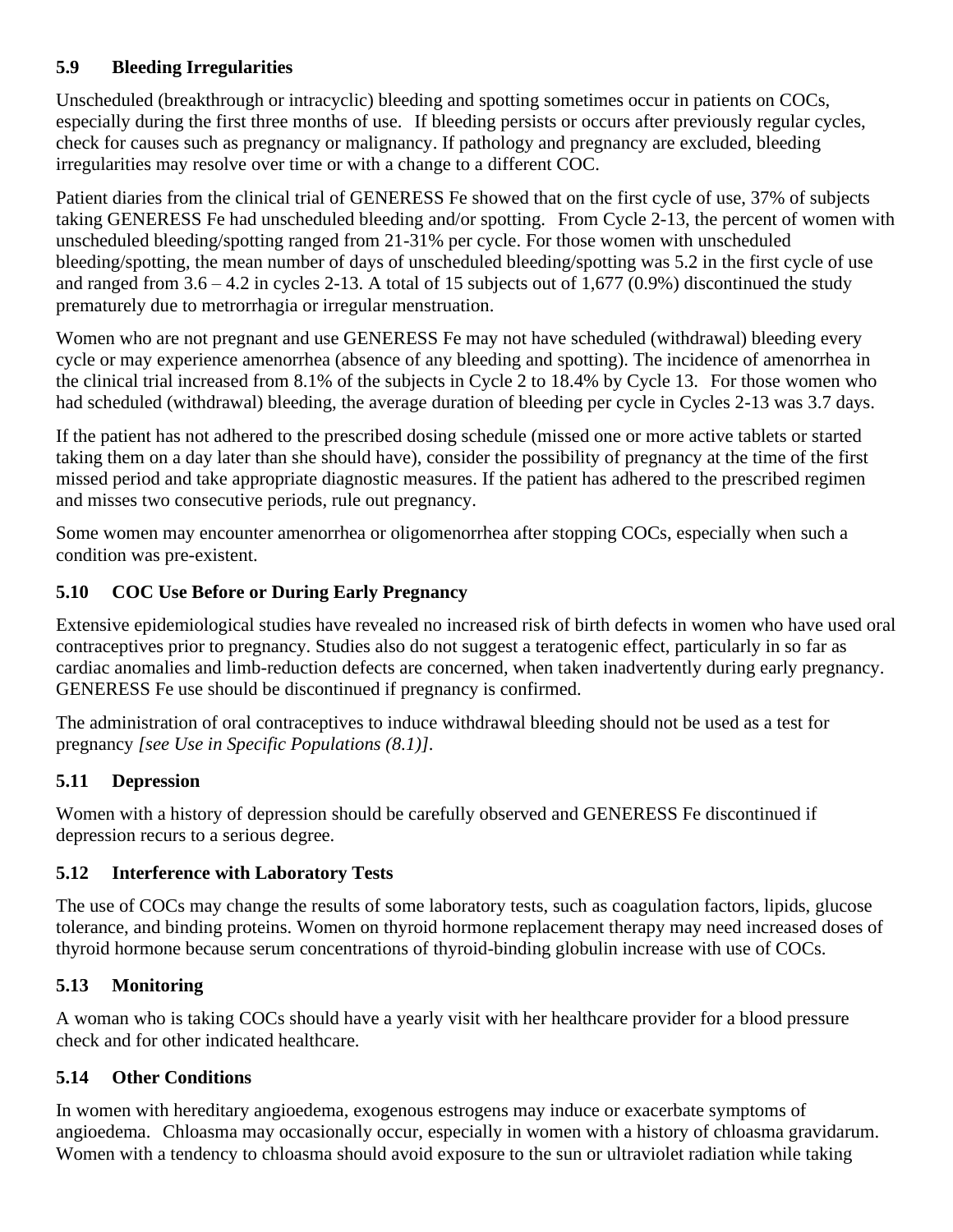COCs.

#### **6 ADVERSE REACTIONS**

The following serious adverse reactions with the use of COCs are discussed elsewhere in the labeling:

- Serious cardiovascular events and smoking *[see Boxed Warning,* and *Warnings and Precautions [\(5.1\)](file:///C:/Users/agiella/AppData/Local/Microsoft/Windows/Temporary%20Internet%20Files/Content.Outlook/AppData/Local/Microsoft/Windows/Temporary%20Internet%20Files/Content.IE5/PWRZYO3D/LINK_c92eb6e4-bc6b-45b4-8a37-b7ffca6b4650)]*
- Vascular events *[see Warnings and Precautions [\(5.1\)](file:///C:/Users/agiella/AppData/Local/Microsoft/Windows/Temporary%20Internet%20Files/Content.Outlook/AppData/Local/Microsoft/Windows/Temporary%20Internet%20Files/Content.IE5/PWRZYO3D/LINK_c92eb6e4-bc6b-45b4-8a37-b7ffca6b4650)]*
- Liver disease *[see Warnings and Precautions [\(5.3\)](file:///C:/Users/agiella/AppData/Local/Microsoft/Windows/Temporary%20Internet%20Files/Content.Outlook/AppData/Local/Microsoft/Windows/Temporary%20Internet%20Files/Content.IE5/PWRZYO3D/LINK_eadfaa15-261d-4a11-a898-cd19bd2230b5)]*

Adverse reactions commonly reported by COC users are:

- Irregular uterine bleeding
- Nausea
- Breast tenderness
- Headache

## **6.1 Clinical Trial Experience**

Because clinical trials are conducted under widely varying conditions, adverse reaction rates observed in the clinical trials of a drug cannot be directly compared to rates in the clinical trials of another drug and may not reflect the rates observed in clinical practice.

A phase 3 clinical trial evaluated the safety and efficacy of GENERESS Fe for pregnancy prevention. The study was a multicenter, non-comparative, open-label study with a treatment duration of 12 months (thirteen 28 day cycles). A total of 1,677 women aged 18-46 were enrolled and took at least one dose of GENERESS Fe.

*Adverse Reactions Leading to Study Discontinuation:* 8.5% of the women discontinued from the clinical trial due to an adverse reaction. The most common adverse reactions leading to discontinuation were nausea (1.0%), weight increase  $(0.8\%)$ , acne  $(0.8\%)$ , metrorrhagia  $(0.7\%)$ , altered mood  $(0.4\%)$ , hypertension  $(0.4\%)$ , irritability (0.3%), migraine (0.3%), decreased libido (0.3%) and mood swings (0.3%).

*Common Adverse Reactions (≥ 2% of all treated subjects):* nausea/vomiting (8.8%), headaches/migraine (7.5%), depression/mood complaints (4.1%), dysmenorrhea (3.9%), acne (3.2%), anxiety symptoms (2.4%), breast pain/tenderness (2.4%), and increased weight (2.3%).

*Serious Adverse Reactions:* Hypertension, depression, cholecystitis, and deep vein thrombosis.

## <span id="page-7-0"></span>**6.2 Postmarketing Experience**

Five studies that compared breast cancer risk between ever-users (current or past use) of COCs and never-users of COCs reported no association between ever use of COCs and breast cancer risk, with effect estimates ranging from 0.90 - 1.12 (Figure 1).

Three studies compared breast cancer risk between current or recent COC users (<6 months since last use) and never users of COCs (Figure 1). One of these studies reported no association between breast cancer risk and COC use. The other two studies found an increased relative risk of 1.19 - 1.33 with current or recent use. Both of these studies found an increased risk of breast cancer with current use of longer duration, with relative risks ranging from 1.03 with less than one year of COC use to approximately 1.4 with more than 8-10 years of COC use.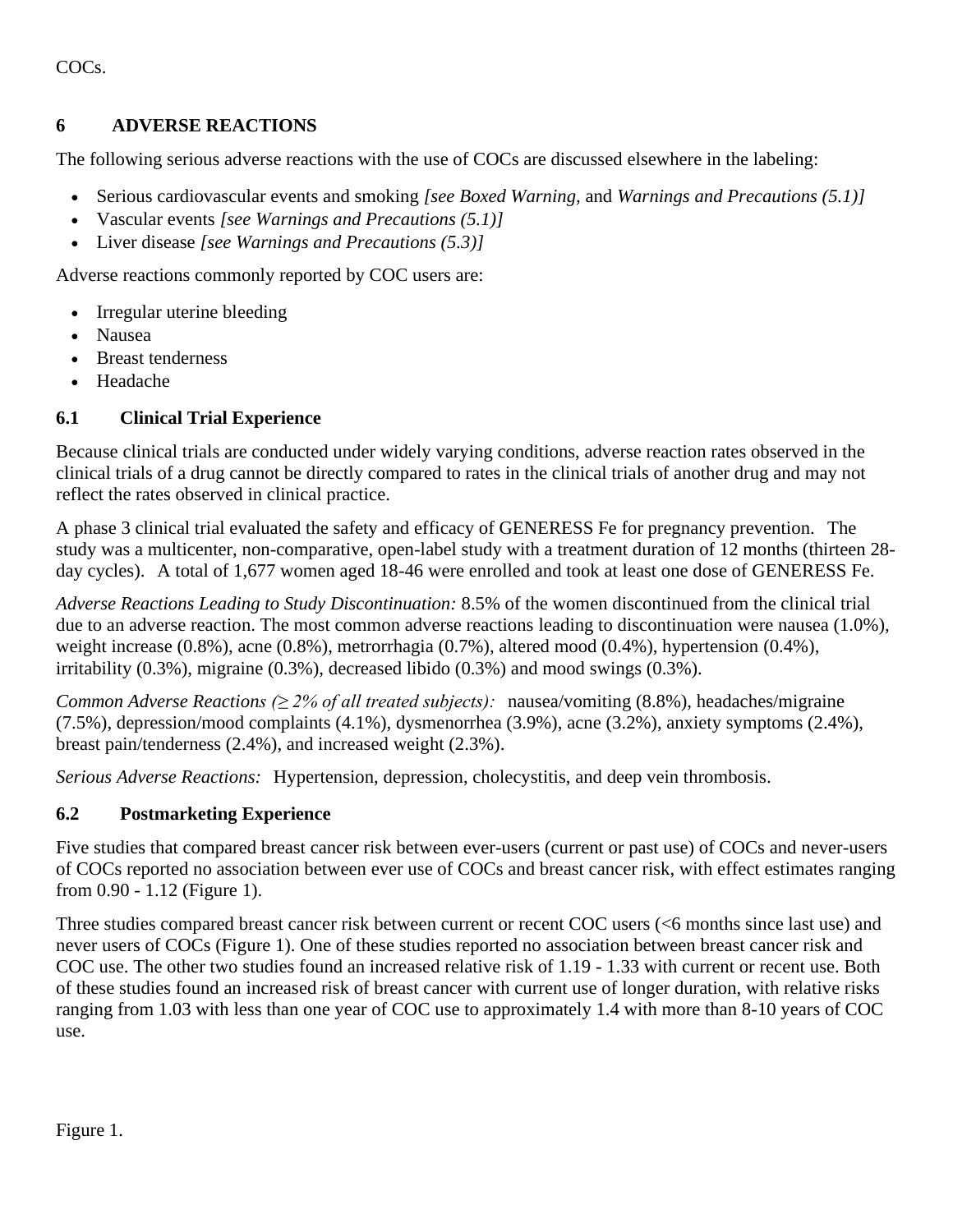

RR = relative risk; OR = odds ratio; HR = hazard ratio. "ever COC" are females with current or past COC use; "never COC use" are females that never used COCs.

## **7 DRUG INTERACTIONS**

No drug-drug interaction studies were conducted with GENERESS Fe.

#### **7.1 Changes in Contraceptive Effectiveness Associated with Co-Administration of Other Products**

If a woman on hormonal contraceptives takes a drug or herbal product that induces enzymes, including CYP3A4, that metabolize contraceptive hormones, counsel her to use additional contraception or a different method of contraception. Drugs or herbal products that induce such enzymes may decrease the plasma concentrations of contraceptive hormones, and may decrease the effectiveness of hormonal contraceptives or increase breakthrough bleeding. Some drugs or herbal products that may decrease the effectiveness of hormonal contraceptives include:

- **barbiturates**
- bosentan
- carbamazepine
- felbamate
- griseofulvin
- oxcarbazepine
- phenytoin
- rifampin
- St. John's wort
- topiramate

HIV protease inhibitors and non-nucleoside reverse transcriptase inhibitors: Significant changes (increase or decrease) in the plasma levels of the estrogen and progestin have been noted in some cases of co-administration of HIV protease inhibitors or with non-nucleoside reverse transcriptase inhibitors.

Antibiotics: There have been reports of pregnancy while taking hormonal contraceptives and antibiotics, but clinical pharmacokinetic studies have not shown consistent effects of antibiotics on plasma concentrations of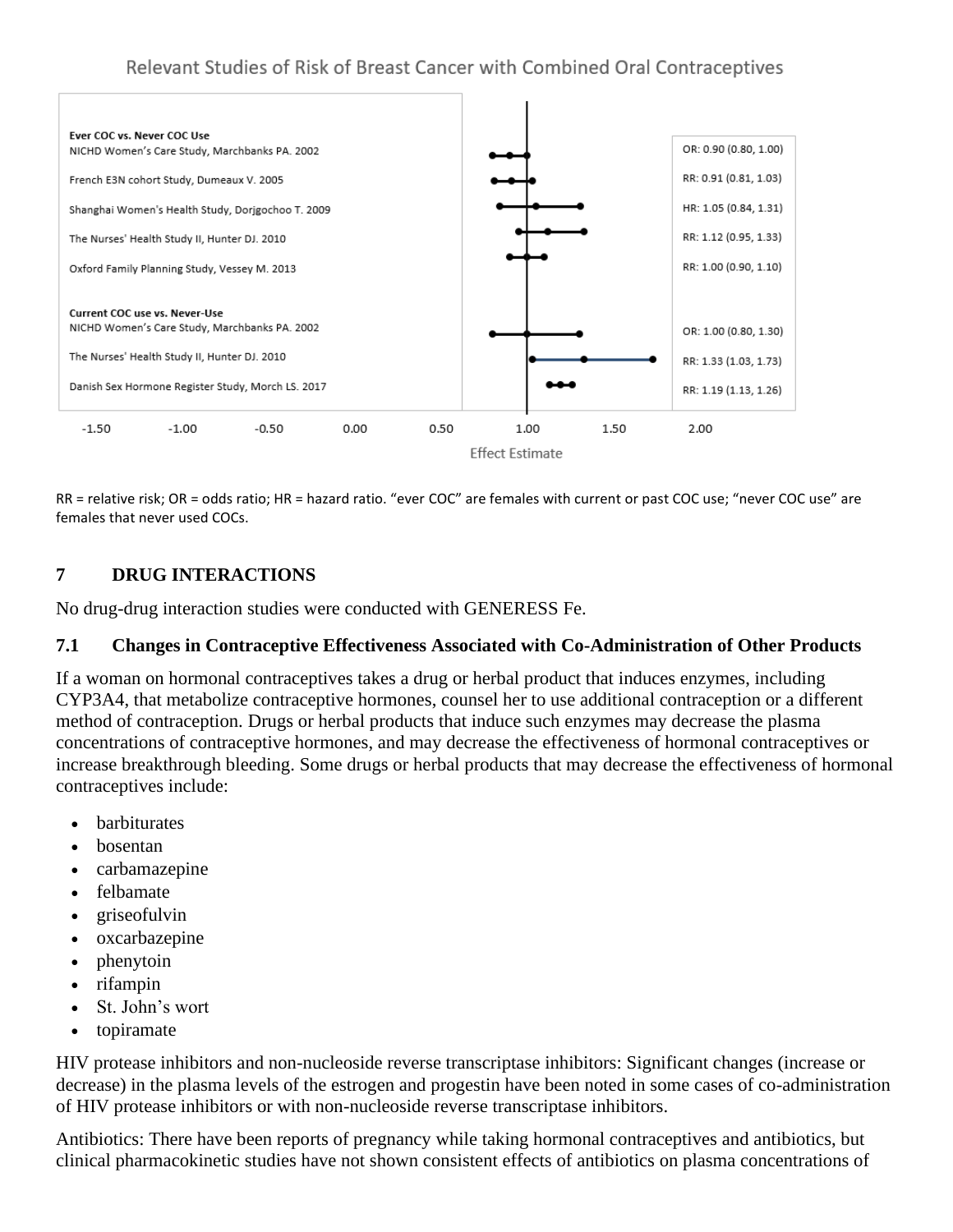synthetic steroids.

Consult the labeling of all concurrently-used drugs to obtain further information about interactions with hormonal contraceptives or the potential for enzyme alterations.

## **7.2 Increase in Plasma Levels of Ethinyl Estradiol Associated with Co-Administered Drugs**

Co-administration of atorvastatin and certain combination oral contraceptives containing ethinyl estradiol increase AUC values for ethinyl estradiol by approximately 20%. Ascorbic acid and acetaminophen may increase plasma ethinyl estradiol levels, possibly by inhibition of conjugation. CYP3A4 inhibitors such as itraconazole or ketoconazole may increase plasma hormone levels.

## **7.3 Concomitant Use with HCV Combination Therapy – Liver Enzyme Elevation**

Do not co-administer GENERESS Fe with HCV drug combinations containing ombitasvir/paritaprevir/ritonavir, with or without dasabuvir, due to potential for ALT elevations *[see Warnings and Precautions (5.4)].*

## **7.4 Changes in Plasma Levels of Co-Administered Drugs**

COCs containing some synthetic estrogens (e.g., ethinyl estradiol) may inhibit the metabolism of other compounds. COCs have been shown to significantly decrease plasma concentrations of lamotrigine, likely due to induction of lamotrigine glucuronidation. This may reduce seizure control; therefore, dosage adjustments of lamotrigine may be necessary. Consult the labeling of the concurrently-used drug to obtain further information about interactions with COCs or the potential for enzyme alterations.

## **8 USE IN SPECIFIC POPULATIONS**

## **8.1 Pregnancy**

There is little or no increased risk of birth defects in women who inadvertently use COCs during early pregnancy. Epidemiologic studies and meta-analyses have not found an increased risk of genital or non-genital birth defects (including cardiac anomalies and limb-reduction defects) following exposure to low dose COCs prior to conception or during early pregnancy.

The administration of COCs to induce withdrawal bleeding should not be used as a test for pregnancy. COCs should not be used during pregnancy to treat threatened or habitual abortion.

Women who do not breastfeed may start COCs no earlier than four weeks postpartum.

## **8.3 Nursing Mothers**

When possible, advise the nursing mother to use other forms of contraception until she has weaned her child. Estrogen-containing OCs can reduce milk production in breastfeeding mothers. This is less likely to occur once breastfeeding is well-established; however, it can occur at any time in some women. Small amounts of oral contraceptive steroids and/or metabolites are present in breast milk.

## **8.4 Pediatric Use**

Safety and efficacy of GENERESS Fe have been established in women of reproductive age. Efficacy is expected to be the same in postpubertal adolescents under the age of 18 years as for users 18 years and older. Use of this product before menarche is not indicated.

## **8.5 Geriatric Use**

GENERESS Fe has not been studied in postmenopausal women and is not indicated in this population.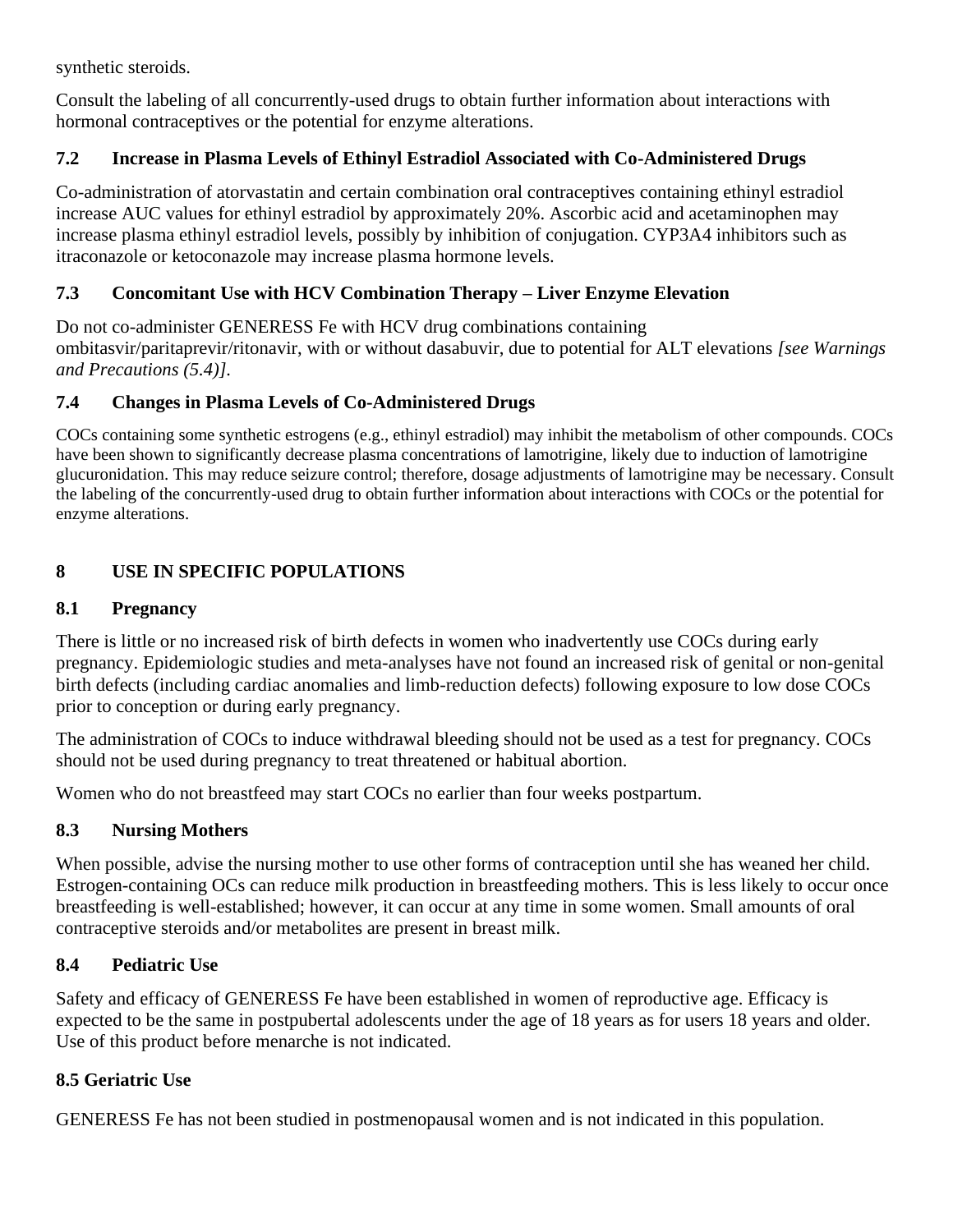#### **8.6 Renal Impairment**

The pharmacokinetics of GENERESS Fe have not been studied in subjects with renal impairment.

## **8.7 Hepatic Impairment**

No studies have been conducted to evaluate the effect of hepatic disease on the disposition of GENERESS Fe. However, steroid hormones may be poorly metabolized in patients with impaired liver function. Acute or chronic disturbances of liver function may necessitate the discontinuation of COC use until markers of liver function return to normal *[see Contraindications [\(4\)](file:///C:/Users/agiella/AppData/Local/Microsoft/Windows/Temporary%20Internet%20Files/Content.Outlook/AppData/Local/Microsoft/Windows/Temporary%20Internet%20Files/Content.IE5/PWRZYO3D/LINK_ac83928f-ccd0-4e80-a016-279a29b57cb5),* and *Warnings and Precautions [\(5.3\)](file:///C:/Users/agiella/AppData/Local/Microsoft/Windows/Temporary%20Internet%20Files/Content.Outlook/AppData/Local/Microsoft/Windows/Temporary%20Internet%20Files/Content.IE5/PWRZYO3D/LINK_eadfaa15-261d-4a11-a898-cd19bd2230b5)].*

## **8.8 Body Mass Index**

The safety and efficacy of GENERESS Fe in women with a BMI > 35 kg/m<sup>2</sup> have not been evaluated.

# **10 OVERDOSAGE**

There have been no reports of serious ill effects from overdose of oral contraceptives including ingestion by children. Overdosage may cause nausea, and withdrawal bleeding may occur in females.

# **11 DESCRIPTION**

GENERESS Fe provides an oral contraceptive regimen consisting of 24 tablets that contain the active ingredients specified below, followed by four non-hormonal placebo tablets:

- 24 light green, round tablets each containing 0.8 mg norethindrone and 0.025 mg ethinyl estradiol
- 4 brown, round tablets each containing 75 mg ferrous fumarate

Each light green tablet also contains the following inactive ingredients: D&C Yellow No. 10 aluminum lake, FD&C Blue No. 1 aluminum lake, FD&C Yellow No. 6 aluminum lake, lactose monohydrate, magnesium stearate, mannitol, microcrystalline cellulose, povidone, sodium starch glycolate, spearmint flavor, sucralose and vitamin E.

Each brown, round tablet contains ferrous fumarate, magnesium stearate, mannitol, microcrystalline cellulose, povidone, sodium starch glycolate, spearmint flavor and sucralose. The ferrous fumarate chewable tablets do not serve any therapeutic purpose. Ferrous fumarate chewable tablets are not USP for dissolution and assay.

The empirical formula of ethinyl estradiol is  $C_{20}H_{24}O_2$  and the chemical structure is:



The chemical name of ethinyl estradiol is  $[19-Norpregna-1,3,5(10)-trien-20-vne-3,17-diol,(17\alpha)-1]$ 

The empirical formula of norethindrone is  $C_{20}H_{26}O_2$  and the chemical structure is:



The chemical name of norethindrone is [17-hydroxy-19-nor-17α-pregn-4-en-20-yn-3-one]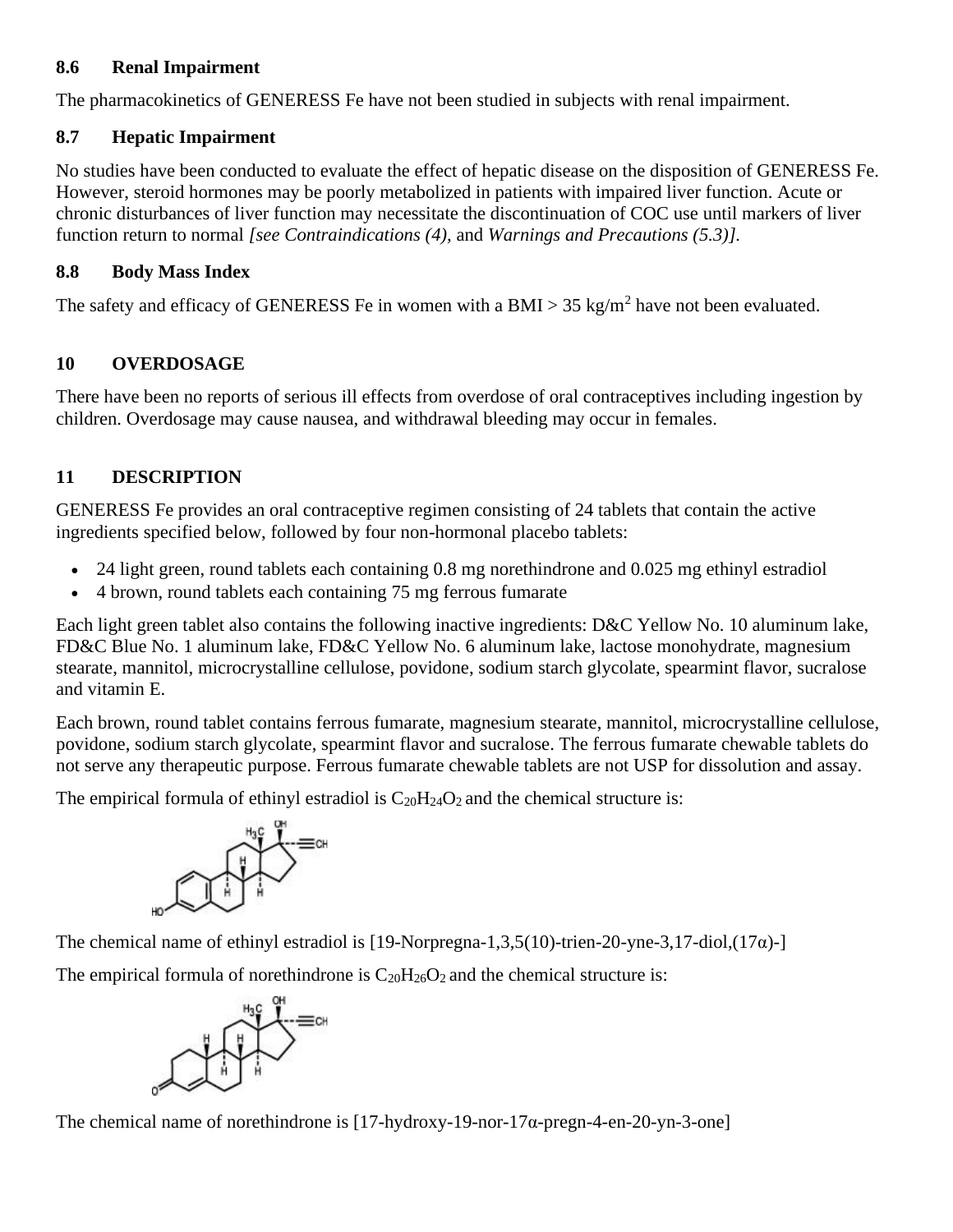# **12 CLINICAL PHARMACOLOGY**

#### **12.1 Mechanism of Action**

COCs lower the risk of becoming pregnant primarily by suppressing ovulation. Other possible mechanisms may include cervical mucus changes that inhibit sperm penetration and endometrial changes that reduce the likelihood of implantation.

#### **12.2 Pharmacodynamics**

No specific pharmacodynamic studies were conducted with GENERESS Fe.

#### **12.3 Pharmacokinetics**

#### *Absorption*

Norethindrone and ethinyl estradiol are absorbed with maximum plasma concentrations occurring within 2 hours after GENERESS Fe administration (see Table 1). Both are subject to first-pass metabolism after oral dosing, resulting in an absolute bioavailability of approximately 64% for norethindrone and 43% for ethinyl estradiol.

The plasma norethindrone and ethinyl estradiol pharmacokinetics following single- and multiple-dose administrations of GENERESS Fe in 17 healthy female volunteers are provided in Table 1.

Following multiple-dose administration of GENERESS Fe, mean maximum concentrations of norethindrone and ethinyl estradiol were increased by 126% and 14%, respectively, as compared to single-dose administration. Mean norethindrone and ethinyl estradiol exposures (AUC values) were increased by 239% and 55% respectively, as compared to single-dose administration of GENERESS Fe.

Mean sex hormone binding globulin (SHBG) concentrations were increased by 170% from baseline (40.0 pg/mL;  $CV = 65\%$ ) to 108 pg/mL ( $CV = 45\%$ ) at steady-state.

#### **Table 1. Pharmacokinetic Parameter Values Following Single and Multiple Dose Administration of GENERESS Fe**

|                                       | Arithmetic mean parameters $(\%CV)$ |                  |                         |               |                        |
|---------------------------------------|-------------------------------------|------------------|-------------------------|---------------|------------------------|
| Regimen                               | Analyte                             | $C_{\text{max}}$ | <b>t</b> <sub>max</sub> | $AUC_0$ - 24h | $\overline{t_{1/2}}^*$ |
| Day 1<br>(Single Dose)<br>$N = 17$    | <b>NE</b>                           | 9,840            | 1.4                     | 41,680        |                        |
|                                       |                                     | (36)             | (49)                    | (47)          |                        |
|                                       | EE                                  | 147              | 1.2                     | 903           |                        |
|                                       |                                     | (25)             | (27)                    | (18)          |                        |
| Day 24<br>(Multiple Dose)<br>$N = 17$ | <b>NE</b>                           | 22,200           | 1.6                     | 141,200       | 10.8                   |
|                                       |                                     | (30)             | (76)                    | (32)          |                        |
|                                       | EE                                  | 168              | 1.2                     | 1,400         | 17.1                   |
|                                       |                                     | (25)             | (35)                    | (32)          |                        |

The harmonic mean for  $t_{1/2}$  is presented

## $EE =$  ethinyl estradiol;  $NE =$  norethindrone

%CV = coefficient of variation;  $C_{\text{max}}$  = maximum plasma concentration (pg/mL); t<sub>max</sub> = time of the maximum measured plasma concentration (h);  $AUC_{0-24h}$  = area under the plasma concentration versus time curve from time 0 to 24h (pg•h/mL);  $t_{1/2}$  = apparent elimination half life (h)

# *Food Effect*

GENERESS Fe may be administered with or without food. A single-dose administration of GENERESS Fe with food decreased the maximum concentration of norethindrone by 47% and increased the extent of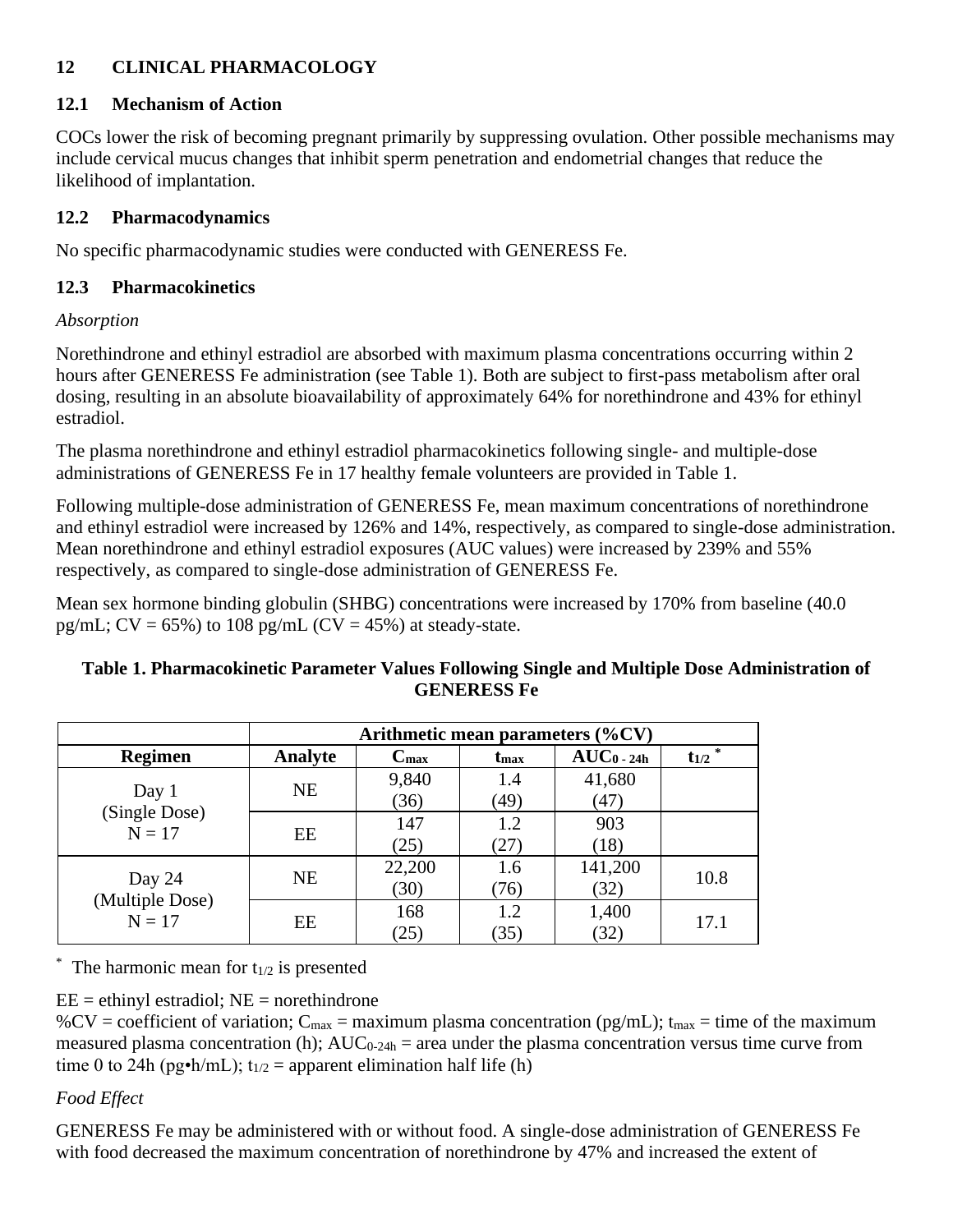absorption by 10-14% and decreased the maximum concentration of ethinyl estradiol by 39% but not the extent of absorption.

## *Distribution*

Volume of distribution of norethindrone and ethinyl estradiol ranges from 2 to 4 L/kg. Plasma protein binding of both steroids is extensive (> 95%); norethindrone binds to both albumin and SHBG, whereas ethinyl estradiol binds only to albumin. Although ethinyl estradiol does not bind to SHBG, it induces SHBG synthesis.

## *Metabolism*

Norethindrone undergoes extensive biotransformation, primarily via reduction, followed by sulfate and glucuronide conjugation. The majority of metabolites in the circulation are sulfates, with glucuronides accounting for most of the urinary metabolites. A small amount of norethindrone is metabolically converted to ethinyl estradiol, such that exposure to ethinyl estradiol following administration of 1 mg of norethindrone acetate is equivalent to oral administration of 2.8 mcg ethinyl estradiol; therefore 0.8 mg norethindrone would be equivalent to the oral administration of 2.6 mcg ethinyl estradiol.

Ethinyl estradiol is also extensively metabolized, both by oxidation and by conjugation with sulfate and glucuronide. Sulfates are the major circulating conjugates of ethinyl estradiol and glucuronides predominate in urine. The primary oxidative metabolite is 2-hydroxy ethinyl estradiol, formed by the CYP3A4 isoform of cytochrome P450. Part of the first-pass metabolism of ethinyl estradiol is believed to occur in gastrointestinal mucosa. Ethinyl estradiol may undergo enterohepatic circulation.

## *Excretion*

Norethindrone and ethinyl estradiol are excreted in both urine and feces, primarily as metabolites. Plasma clearance values for norethindrone and ethinyl estradiol are similar (approximately 0.4 L/hr/kg). Elimination half-lives of norethindrone and ethinyl estradiol following administration of 0.8 mg norethindrone / 0.025 mcg ethinyl estradiol tablets are approximately 11 hours and 17 hours, respectively.

# *Specific Populations*

Pediatric Use: Safety and efficacy of GENERESS Fe have been established in women of reproductive age. Efficacy is expected to be the same for postpubertal adolescents under the age of 18 and for users 18 years and older. Use of this product before menarche is not indicated.

Geriatric Use: GENERESS Fe has not been studied in postmenopausal women and is not indicated in this population.

Renal Impairment: The pharmacokinetics of GENERESS Fe have not been studied in subjects with renal impairment.

Hepatic Impairment: The pharmacokinetics of GENERESS Fe have not been studied in subjects with hepatic impairment. Steroid hormones may be poorly metabolized in patients with impaired liver function. Acute or chronic disturbances of liver function may necessitate the discontinuation of COC use until markers of liver function return to normal *[see Contraindications [\(4\)](file:///C:/Users/agiella/AppData/Local/Microsoft/Windows/Temporary%20Internet%20Files/Content.Outlook/AppData/Local/Microsoft/Windows/Temporary%20Internet%20Files/Content.IE5/PWRZYO3D/LINK_ac83928f-ccd0-4e80-a016-279a29b57cb5),* and *Warnings and Precautions [\(5.3\)](file:///C:/Users/agiella/AppData/Local/Microsoft/Windows/Temporary%20Internet%20Files/Content.Outlook/AppData/Local/Microsoft/Windows/Temporary%20Internet%20Files/Content.IE5/PWRZYO3D/LINK_eadfaa15-261d-4a11-a898-cd19bd2230b5)].*

Body Mass Index: The efficacy of GENERESS Fe in women with a BMI of  $> 35 \text{ kg/m}^2$  has not been evaluated.

# **13 NONCLINICAL TOXICOLOGY**

# **13.1 Carcinogenesis, Mutagenesis, Impairment of Fertility**

*[See Warnings and Precautions [\(5.2,](file:///C:/Users/agiella/AppData/Local/Microsoft/Windows/Temporary%20Internet%20Files/Content.Outlook/AppData/Local/Microsoft/Windows/Temporary%20Internet%20Files/Content.IE5/PWRZYO3D/LINK_92fc0191-36cc-4830-b099-a98d6db2f18d) [5.3\)](file:///C:/Users/agiella/AppData/Local/Microsoft/Windows/Temporary%20Internet%20Files/Content.Outlook/AppData/Local/Microsoft/Windows/Temporary%20Internet%20Files/Content.IE5/PWRZYO3D/LINK_eadfaa15-261d-4a11-a898-cd19bd2230b5).]*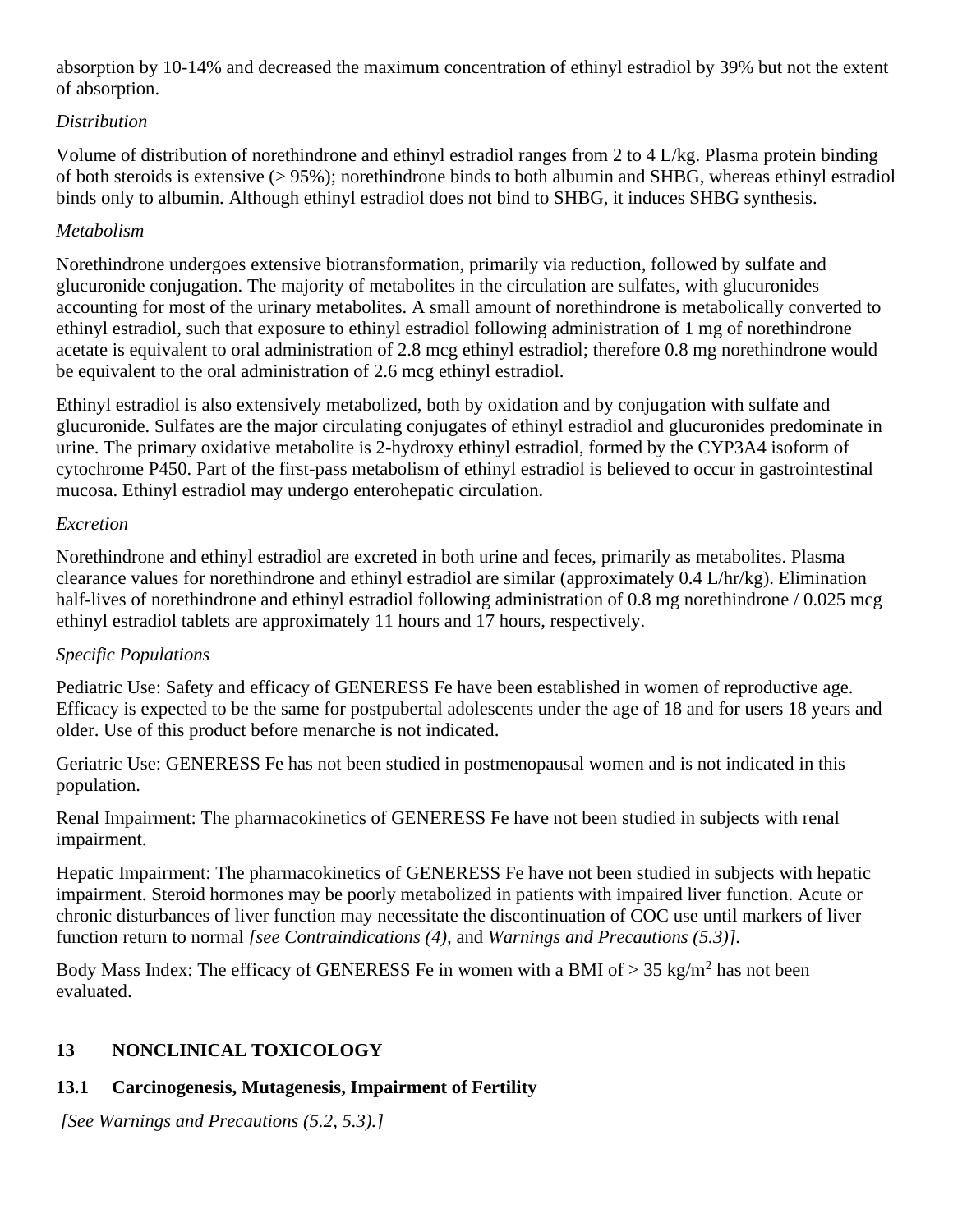## **14 CLINICAL STUDIES**

# **14.1 Oral Contraceptive Clinical Trial**

In a one-year (thirteen 28-day cycles) multicenter, open-label clinical trial, 1,677 women 18 to 46 years of age were studied to assess the safety and efficacy of GENERESS Fe. The ethnic origin of the 1,570 treated subjects who were evaluable for efficacy was: Caucasian (72.0%), African-American (13.0%), Hispanic (11.2%) and Asian (1.8%). The weight range was 74 to 243 pounds with a mean weight of 148.8 pounds. Of treated women, 16.2% were lost to follow-up, 8.9% discontinued by withdrawing their consent and 8.5% discontinued due to an adverse event.

The pregnancy rate (Pearl Index) in 1,251 women 18 to 35 years of age was 2.01 (95% confidence interval 1.21, 3.14) pregnancies per 100 women-years of treatment based on 19 pregnancies that occurred after onset of treatment and within 7 days after the last pill in 12,297 cycles of treatment during which no back-up contraception was used.

## **16 HOW SUPPLIED/STORAGE AND HANDLING**

## **16.1 How Supplied**

GENERESS Fe is available in cartons of 3 blister cards (dispensers) (NDC0023-6030-03).

Each blister card (28 tablets) contains in the following order:

- 24 light green, round tablets (active) imprinted with "WC" on one side and "483" on the other and each containing 0.8 mg norethindrone and 0.025 mg ethinyl estradiol.
- 4 brown, round tablets (non-hormonal placebo) imprinted with "WC" on one side and "624" on the other and each containing 75 mg ferrous fumarate.

## **16.2 Storage Conditions**

Store at 20-25ºC (68-77ºF). [See USP controlled room temperature.]

## **Keep out of reach of children.**

## **17 PATIENT COUNSELING INFORMATION**

*See FDA-Approved Patient Labeling*

- Counsel patients that cigarette smoking increases the risk of serious cardiovascular events from COC use, and that women who are over 35 years old and smoke should not use COCs.
- Counsel patients that this product does not protect against HIV infection (AIDS) and other sexually transmitted diseases.
- Counsel patients on Warnings and Precautions associated with COCs.
- Counsel patients to chew one tablet daily by mouth without water at the same time every day in the exact order noted on the blister. Instruct patients what to do in the event pills are missed. *See What Should I Do if I Miss any Pills section in FDA-Approved Patient Labeling.*
- Counsel patients to use a back-up or alternative method of contraception when enzyme inducers are used with GENERESS Fe.
- Counsel patients who are breastfeeding or who desire to breastfeed that COCs may reduce breast milk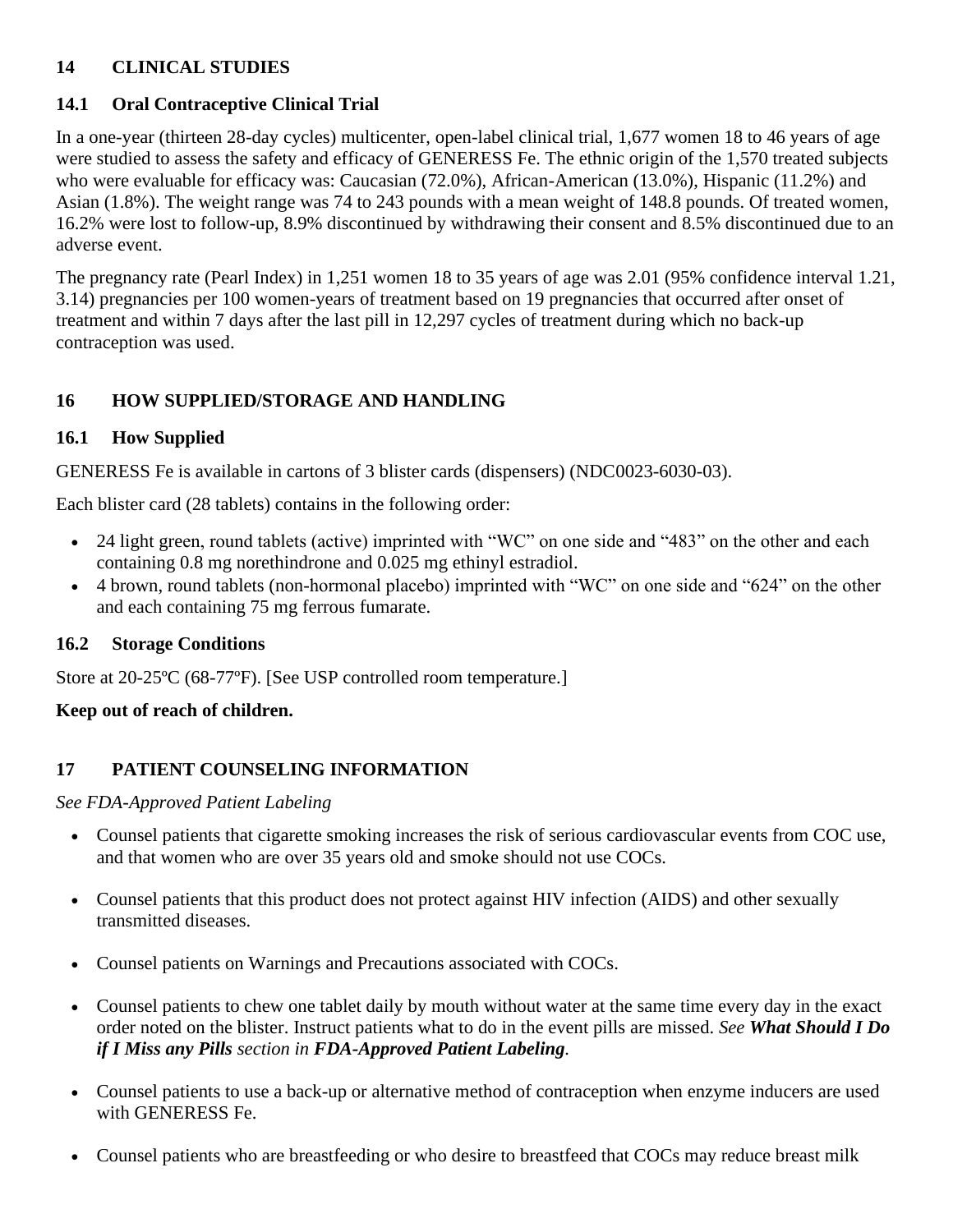production. This is less likely to occur if breastfeeding is well established.

- Counsel any patient who starts COCs postpartum, and who has not yet had a period, to use an additional method of contraception until she has taken a light green tablet for 7 consecutive days.
- Counsel patients that amenorrhea may occur. Pregnancy should be ruled out in the event of amenorrhea in two or more consecutive cycles.

Distributed By: Allergan USA, Inc. Madison, NJ 07940

V2.0USPI6030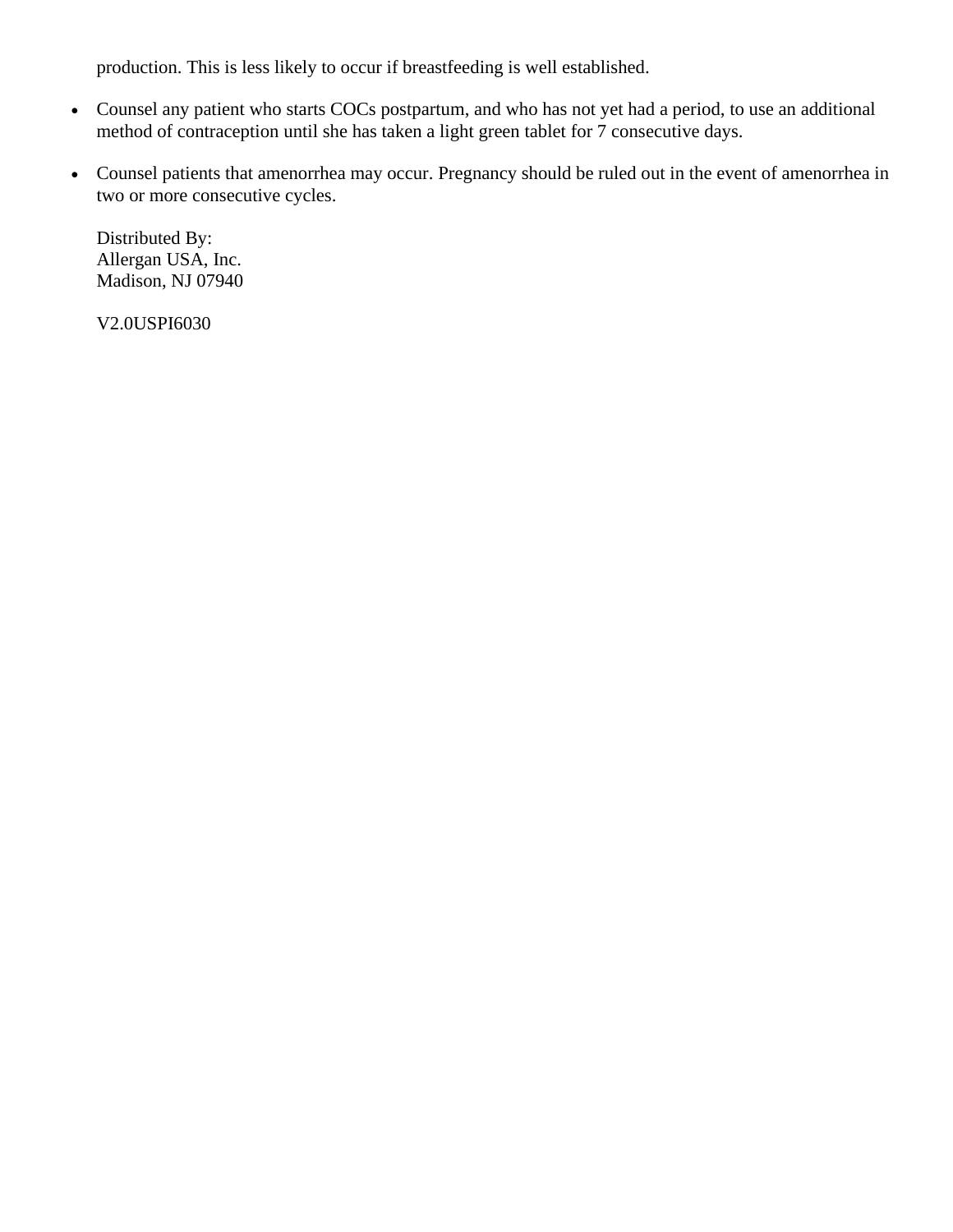**Guide for Using GENERESS Fe (norethindrone and ethinyl estradiol chewable tablets and ferrous fumarate chewable tablets)**

## **WARNING TO WOMEN WHO SMOKE**

**Do not use GENERESS Fe if you smoke cigarettes and are over 35 years old. Smoking increases your risk of serious cardiovascular side effects (heart and blood vessel problems) from birth control pills, including death from heart attack, blood clots or stroke. This risk increases with age and the number of cigarettes you smoke.** 

Birth control pills help to lower the chances of becoming pregnant when taken as directed. They do not protect against HIV infection (AIDS) and other sexually transmitted diseases.

## **What is GENERESS Fe?**

GENERESS Fe is a birth control pill. It contains two female hormones, an estrogen called ethinyl estradiol and a progestin called norethindrone.

## **How Do I Take GENERESS Fe?**

- Chew and swallow one pill every day without water at the same time. Take the pills in the order directed on the blister pack.
- Do not skip pills or take at intervals exceeding 24 hours. If you miss pills (including starting the pack late), you could get pregnant. The more pills you miss, the more likely you are to get pregnant.
- If you have trouble remembering to take GENERESS Fe, talk to your healthcare provider about how to make pill-taking easier or about using another method of birth control.
- You may have spotting or light bleeding when you first take GENERESS Fe. Spotting or light bleeding is normal at first.
- You may feel sick to your stomach (nauseated), especially during the first few months that you take GENERESS Fe. If you feel sick to your stomach, do not stop taking the pill. The problem will usually go away. If your nausea doesn't go away, call your healthcare provider.
- If you vomit or have diarrhea within 3-4 hours of taking your pill, follow the instructions for "What Should I Do if I Miss any Pills."
- Missing pills can also cause spotting or light bleeding, even when you take the missed pills late. On the days you take 2 pills to make up for missed pills, you could also feel a little sick to your stomach.

## **How Well Does GENERESS Fe Work?**

Your chance of getting pregnant depends on how well you follow the directions for taking your birth control pills. The more carefully you follow the directions, the less chance you have of getting pregnant.

Based on the results of one clinical study, 1 to 3 women out of 100 women may get pregnant during the first year they use GENERESS Fe.

The following chart shows the chance of getting pregnant for women who use different methods of birth control. Each box on the chart contains a list of birth control methods that are similar in effectiveness. The most effective methods are at the top of the chart. The box on the bottom of the chart shows the chance of getting pregnant for women who do not use birth control and are trying to get pregnant.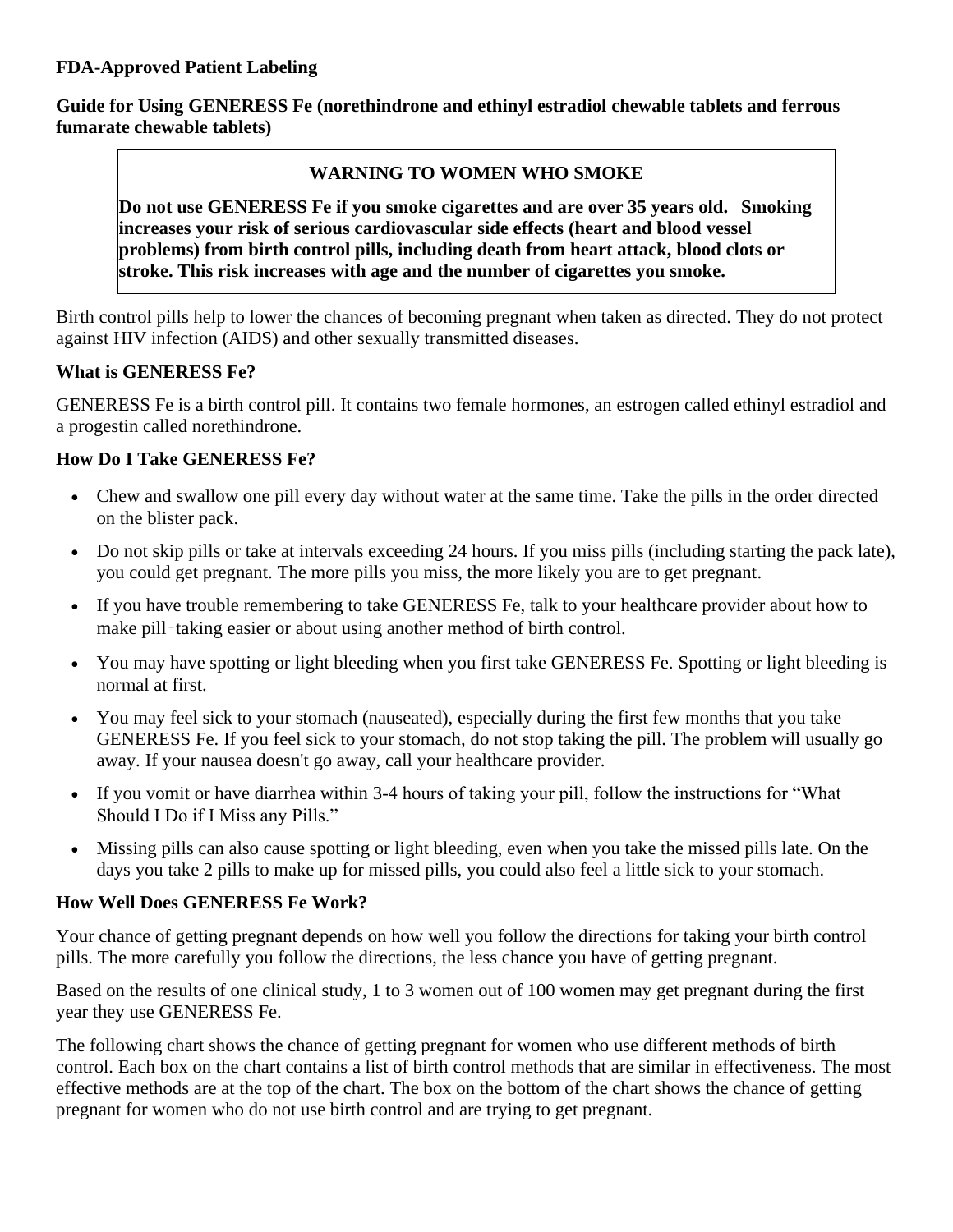

#### **Before you start taking GENERESS Fe**

• Decide what time of day to take your pill. It is important to take it at the same time every day and in the order as directed on the blister pack.



- Look at your GENERESS Fe blister pack. The blister pack has four rows of 7 pills each, for a total of 28 pills. Find:
	- where on the pack to start taking your pills
	- in what order to take the pills

Each GENERESS Fe blister pack has 28 pills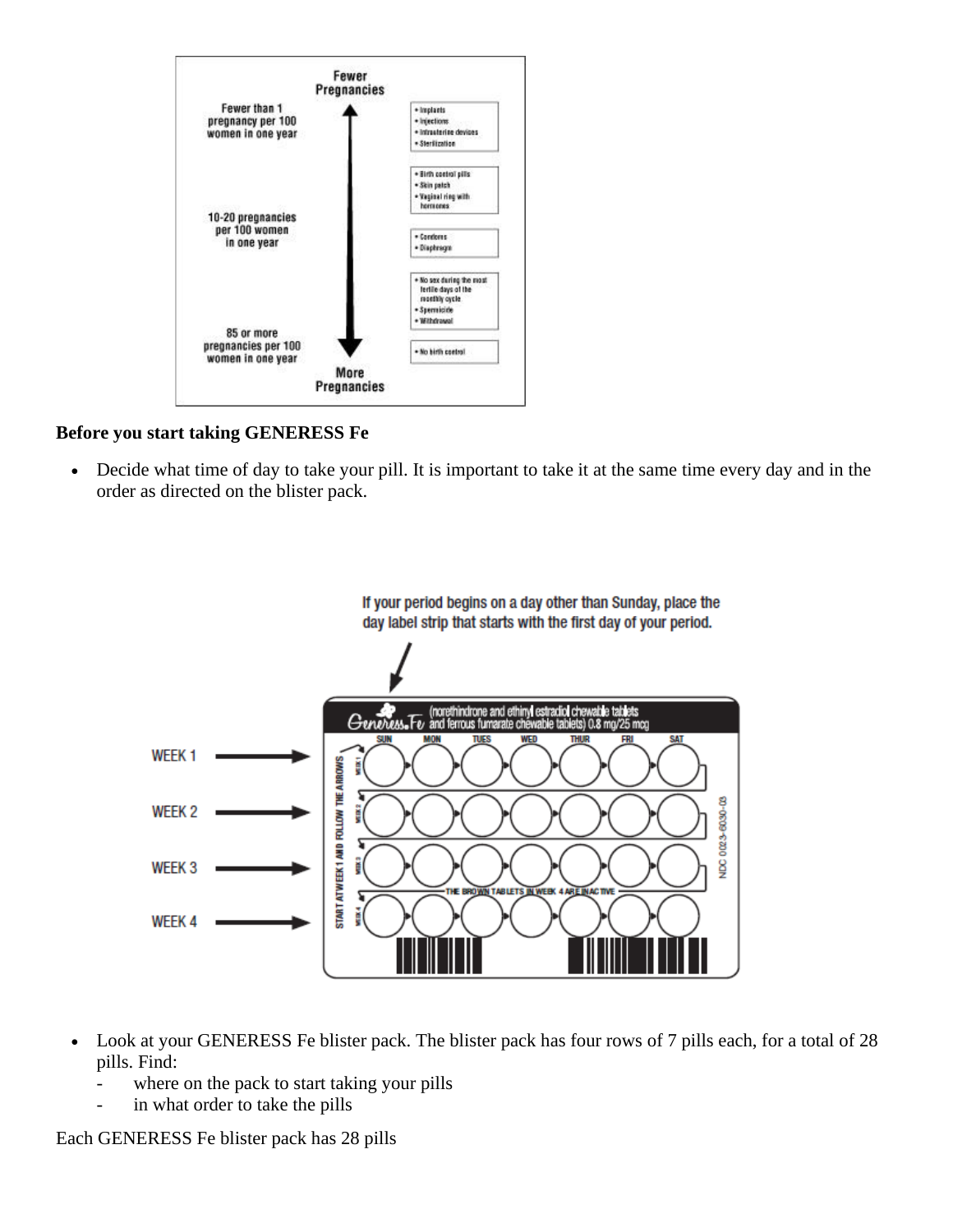- 24 light green pills with hormones for Weeks 1, 2 and 3 and the first part of Week 4
- 4 brown pills without hormones for the remainder of Week 4
- Be sure to have ready at all times another kind of birth control (such as a condom and spermicide) to use as a back-up in case you miss pills.

#### **When to Start GENERESS Fe**

#### **If you start taking GENERESS Fe and you did not use a hormonal birth control method before:**

#### **DAY-1 START:**

- Pick the day label strip that starts with the first day of your period (this is the day you start bleeding or spotting, even if it is almost midnight when the bleeding begins). Pick a time of day that will be easy to remember.
- Place this day label strip on the tablet dispenser over the area that has the days of the week (starting with Sunday) printed on the plastic.
- Take the first light green pill of the first pack during the first 24 hours of your period.
- You will not need to use a back-up method of birth control because you are starting the pill at the beginning of your period. However, if you start on a day other than the first day of your period or if you are starting after having been pregnant and have not yet had a period, use a back-up method of birth control such as a condom and spermicide until you have taken a light green pill for *7 days* in a row.
- After taking the last brown pill (day 28) of the blister pack, start taking the first light green pill from a new blister pack the very next day whether or not you are having your period.

## **If you start taking GENERESS Fe and you are switching from a combination hormonal method such as:**

- another pill
- vaginal ring
- patch
- Take the first light green pill on the first day you would have started your previous birth control pack.
- If you previously used a vaginal ring or transdermal patch, finish the 21 days of use and wait *7 days* after removal of the ring or transdermal patch before starting GENERESS Fe.
- Use a non-hormonal back-up method such as a condom and spermicide for the first *7 days* you take GENERESS Fe.

#### **If you start taking GENERESS Fe and you are switching from a progestin-only method such as a:**

- progestin-only pill
- implant
- intrauterine system
- injection
- Take the first light green pill on the day you would have taken your next progestin-only pill or on the day of removal of your implant or intrauterine system or on the day when you would have had your next injection.
- Use a non-hormonal back-up method such as a condom and spermicide for the first *7 days* you take GENERESS Fe.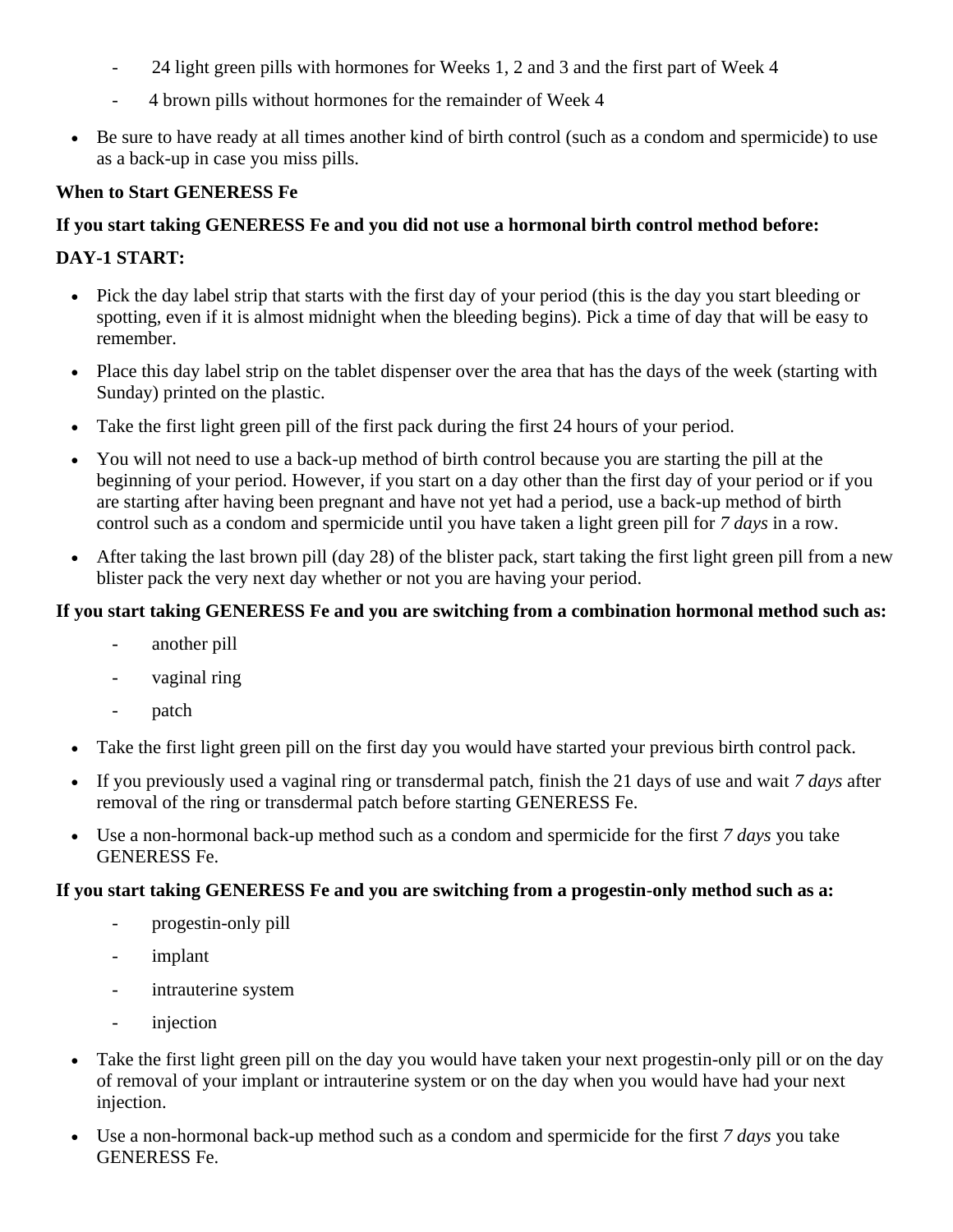#### **What Should I do if I Miss any Pills**

If you forgot to start a new blister pack, **you may already be pregnant**. Use back-up contraception (such as a condom and spermicide) anytime you have sex. Call your healthcare provider if you are unsure whether you are pregnant.

Your birth control pills may not be as effective if you miss any light green pills, and particularly if you miss the first few or the last few light green pills in a pack.

#### **If you MISS ONE light green pill**

- Take it as soon as you remember. Take the next pill at your regular time. This means you may take two pills in 1 day.
- You do not need to use a back–up birth control method if you have sex.

## **If you MISS TWO light green pills in a row in WEEK 1 or WEEK 2 of your pack**

- Take two pills on the day you remember and two pills the next day.
- Then take one pill a day until you finish the pack.
- You could become pregnant if you have sex during the *7 days* after you restart your pills. You MUST use a non-hormonal birth control method (such as a condom and spermicide) as a back‑up for those *7 days*.

#### **If you MISS TWO light green pills in a row in WEEK 3 or WEEK 4 of your pack**

- THROW OUT the rest of the pill pack and start a new pack that same day.
- You could become pregnant if you have sex during the *7 days* after you restart your pills. You MUST use a non-hormonal birth control method (such as a condom and spermicide) as a back‑up for those *7 days* after you restart your pills.

#### **If you MISS THREE OR MORE light green pills in a row at any time**

- THROW OUT the rest of the pill pack and start a new pack that same day.
- You could become pregnant if you have sex on the days when you missed pills or during the first *7 days* after restarting your pills. You MUST use a non-hormonal birth control method (such as a condom and spermicide) as a back–up the next time you have sex and for the first *7 days* after you restart your pills.

## **If you forget any of the four brown "reminder" pills in WEEK 4**

- THROW AWAY the pills you missed.
- Keep taking one pill each day until the pack is finished.
- You do not need to use a back–up method of birth control.

**You may already be pregnant or COULD BECOME PREGNANT if you had sex on the days after the pills were missed. The more pills missed and the closer they are to the end of the cycle, the higher the risk of a pregnancy. You should call your doctor or healthcare provider if you are unsure whether you are already pregnant.**

#### **If you are still not sure of what to do about the pills you have missed:**

- Call your healthcare provider.
- Use a back-up contraception (such as a condom and spermicide) anytime you have sex and keep taking 1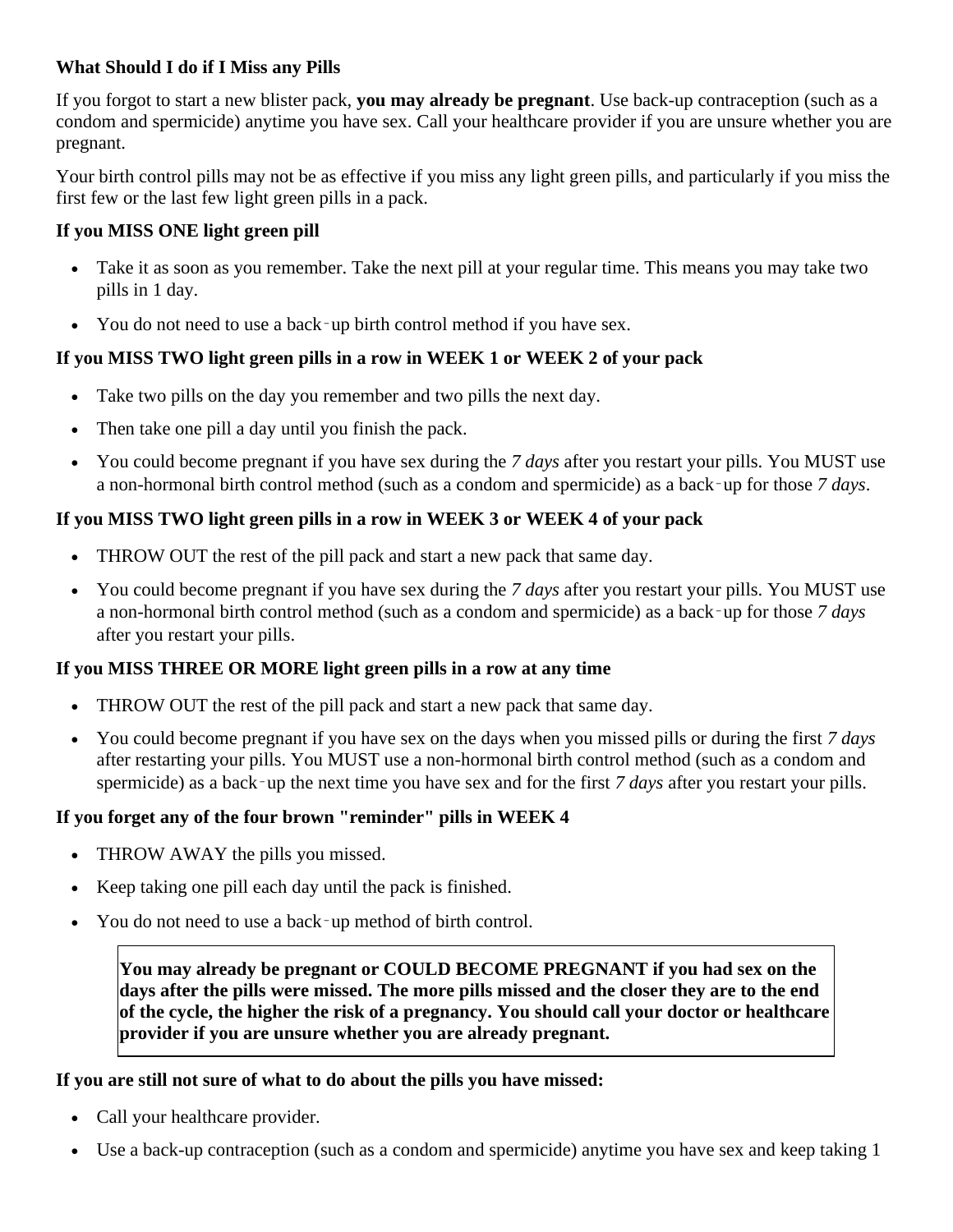pill each day.

#### **Who Should not Take GENERESS Fe?**

Your healthcare provider will not give you GENERESS Fe if you have:

- Ever had breast cancer, which may be sensitive to female hormones
- Liver disease, including liver tumors
- Take any Hepatitis C drug combination containing ombitasvir/paritaprevir/ritonavir, with or without dasabuvir. This may increase levels of the liver enzyme "alanine aminotransferase" (ALT) in the blood.
- Ever had blood clots in your arms, legs, or lungs
- Ever had a stroke
- Ever had a heart attack
- Certain heart valve problems or heart rhythm abnormalities that can cause blood clots to form in the heart
- An inherited problem with your blood that makes it clot more than normal
- High blood pressure that medicine can't control
- Diabetes with kidney, eye, or blood vessel damage
- Certain kinds of severe migraine headaches with aura, numbness, weakness or changes in vision

Also, do not take birth control pills if you:

- Smoke and are over 35 years old
- Are pregnant

Birth control pills may not be a good choice for you if you have ever had jaundice (yellowing of the skin or eyes) caused by pregnancy (also called cholestasis of pregnancy).

#### **What Else Should I Know about Taking GENERESS Fe?**

Birth control pills do not protect you against any sexually transmitted disease, including HIV, the virus that causes AIDS.

Do not skip any pills, even if you do not have sex often.

If you miss a period, you could be pregnant. However, some women miss periods or have light periods on birth control pills, even when they are not pregnant. Contact your healthcare provider for advice if you:

- Think you are pregnant
- Miss one period and have not taken your birth control pills according to directions
- Miss two periods in a row

Birth control pills should not be taken during pregnancy. However, birth control pills taken by accident during pregnancy are not known to cause birth defects.

You should stop GENERESS Fe at least four weeks before you have major surgery and not restart it until at least two weeks after the surgery due to an increased risk of blood clots.

If you are breastfeeding, consider another birth control method until you are ready to stop breastfeeding. Birth control pills that contain estrogen, like GENERESS Fe, may decrease the amount of milk you make. A small amount of the pill's hormones pass into breast milk.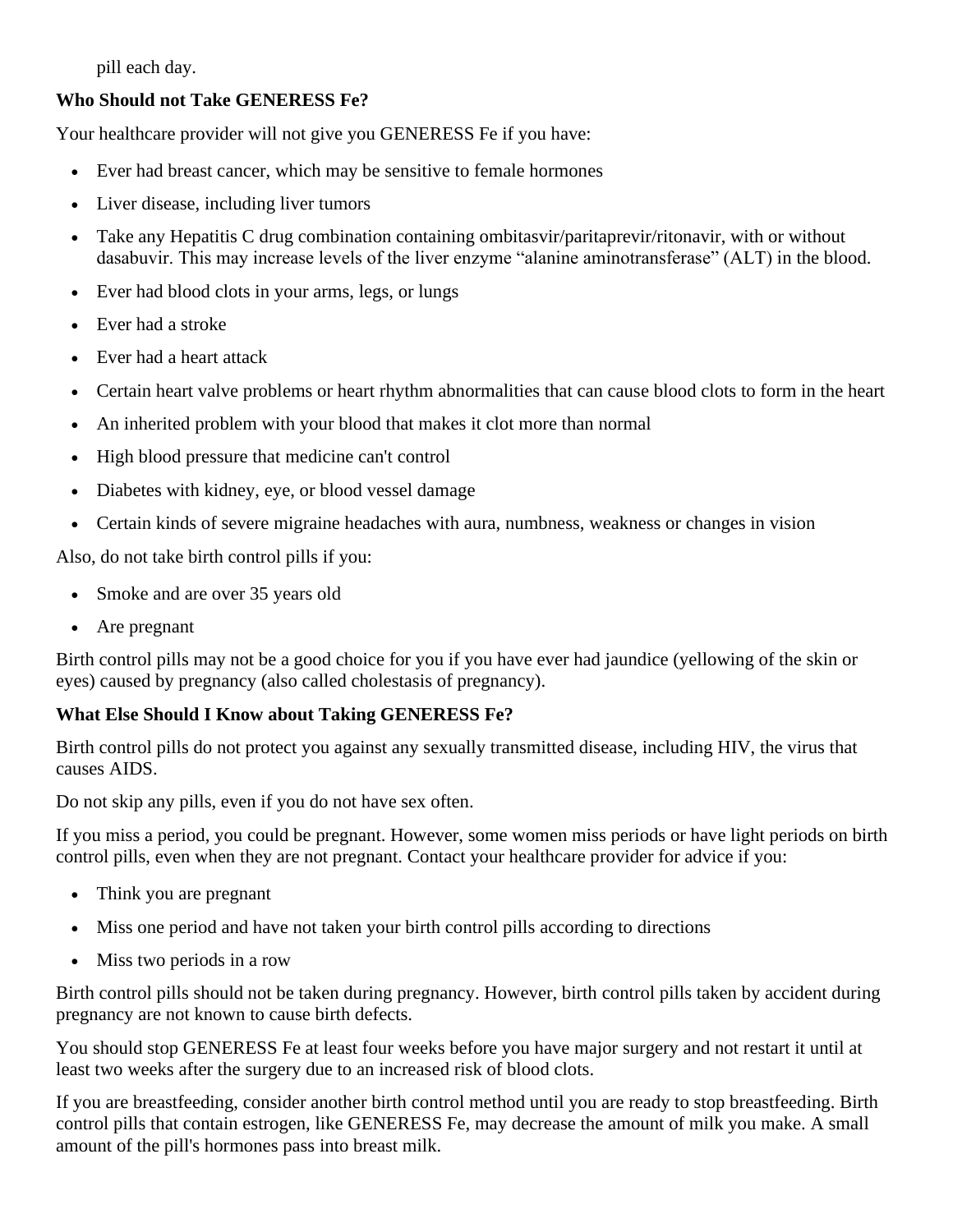Tell your healthcare provider about all medicines and herbal products that you take. Some medicines and herbal products may make birth control pills less effective, including:

- **barbiturates**
- bosentan
- carbamazepine
- felbamate
- griseofulvin
- oxcarbazepine
- phenytoin
- rifampin
- St. John's wort
- topiramate

Consider using another birth control method when you take medicines that may make birth control pills less effective.

Birth control pills may interact with lamotrigine, an anticonvulsant used for epilepsy. This may increase the risk of seizures, so your healthcare provider may need to adjust the dose of lamotrigine.

If you have vomiting or diarrhea, your birth control pills may not work as well. Use another birth control method, like a condom and spermicide, until you check with your healthcare provider.

# **What are the Most Serious Risks of Taking Birth Control Pills?**

Like pregnancy, birth control pills increase the risk of serious blood clots, especially in women who have other risk factors, such as smoking, obesity, or age greater than 35. It is possible to die from a problem caused by a blood clot, such as a heart attack or a stroke. Some examples of serious blood clots are blood clots in the:

- Legs (thrombophlebitis)
- Lungs (pulmonary embolus)
- Eyes (loss of eyesight)
- Heart (heart attack)
- Brain (stroke)

A few women who take birth control pills may get:

- High blood pressure
- Gallbladder problems
- Rare cancerous or noncancerous liver tumors

All of these events are uncommon in healthy women.

# **Call your healthcare provider right away if you have:**

- Persistent leg pain
- Sudden shortness of breath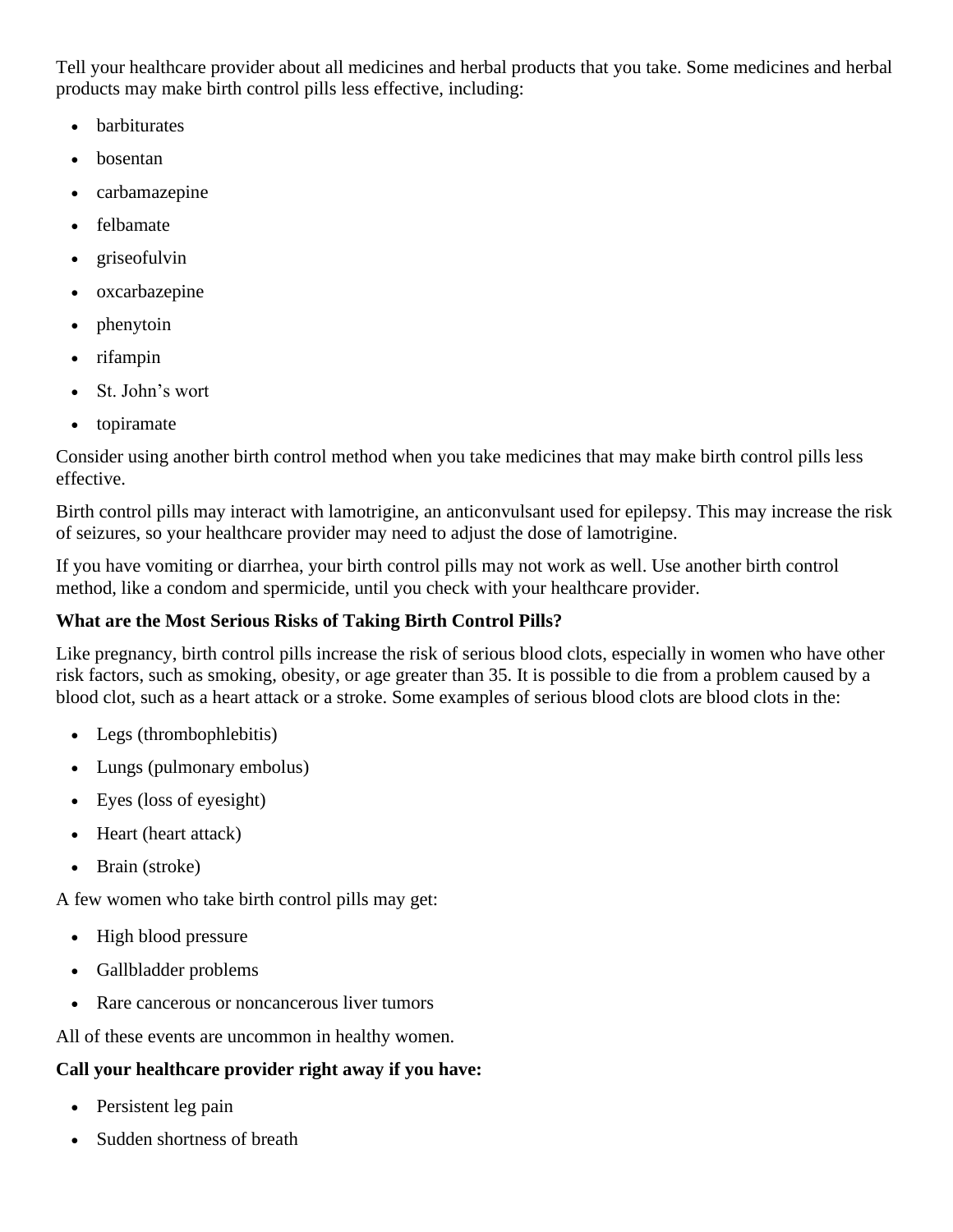- Sudden blindness, partial or complete
- Severe pain in your chest
- Sudden, severe headache unlike your usual headaches
- Weakness or numbness in an arm or leg, or trouble speaking
- Yellowing of the skin or eyeballs

#### **What are the Common Side Effects of Birth Control Pills?**

The most common side effects of birth control pills are:

- Spotting or bleeding between menstrual periods
- Nausea
- Breast tenderness
- Headache

These side effects are usually mild and usually disappear with time.

Less common side effects are:

- Acne
- Less sexual desire
- Bloating or fluid retention
- Blotchy darkening of the skin, especially on the face
- High blood sugar, especially in women who already have diabetes
- High fat levels in the blood
- Depression, especially if you have had depression in the past. Call your healthcare provider immediately if you have any thoughts of harming yourself.
- Problems tolerating contact lenses
- Weight changes

This is not a complete list of possible side effects. Talk to your healthcare provider if you develop any side effects that concern you. You may report side effects to the FDA at 1-800-FDA-1088.

No serious problems have been reported from a birth control pill overdose, even when accidentally taken by children.

## **Do Birth Control Pills Cause Cancer?**

It is not known if hormonal birth control pills cause breast cancer. Some studies, but not all, suggest that there could be a slight increase in the risk of breast cancer among current users with longer duration of use.

If you have breast cancer now, or have had it in the past, do not use hormonal birth control because some breast cancers are sensitive to hormones.

Women who use birth control pills may have a slightly higher chance of getting cervical cancer. However, this may be due to other reasons such as having more sexual partners.

## **What Should I Know about My Period when Taking GENERESS Fe?**

Unscheduled (irregular) vaginal bleeding or spotting may occur while you are taking GENERESS Fe.